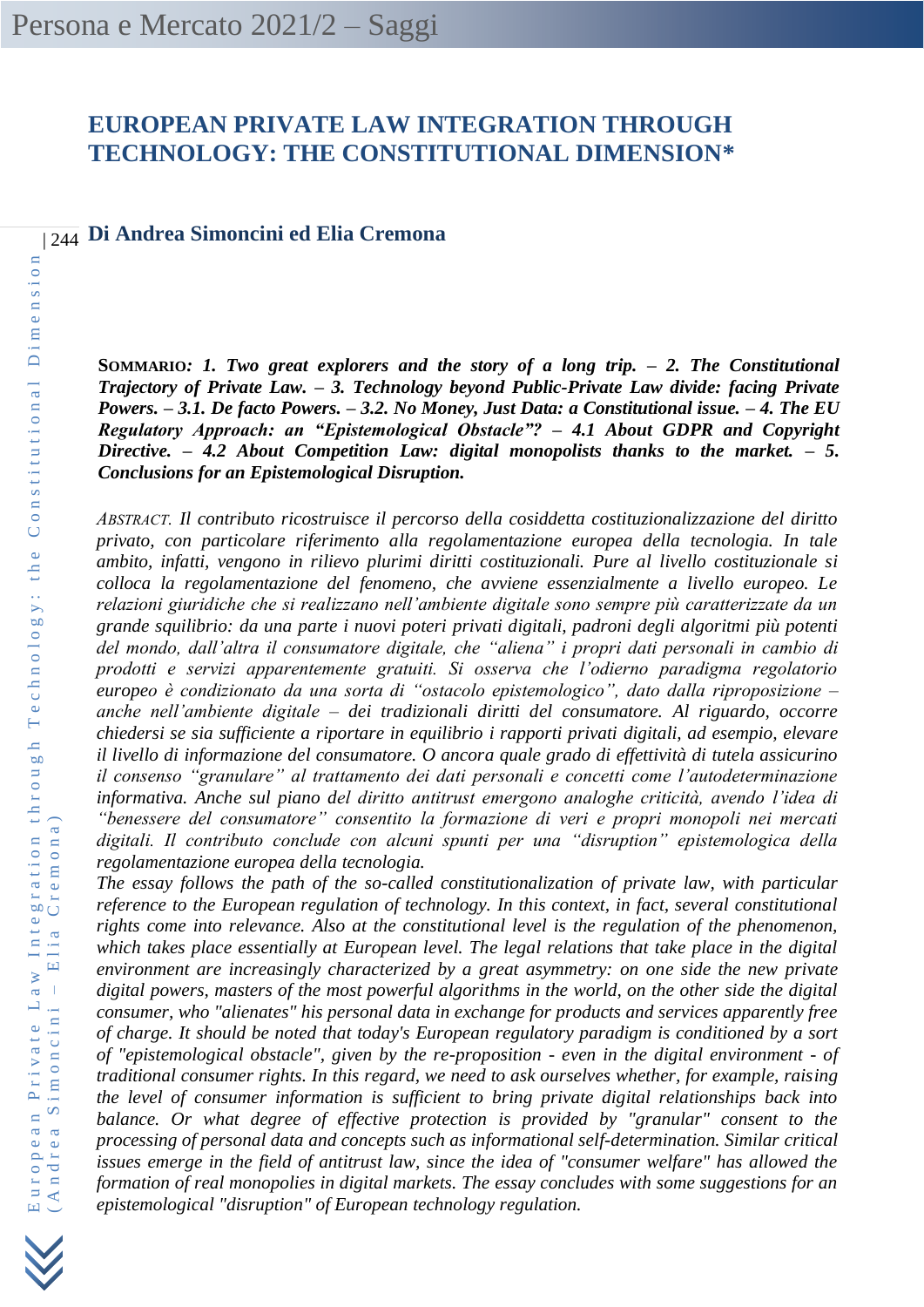# **1. Two great explorers and the story of a long trip.**

Giuseppe Vettori and Hans Micklitz are well known for having illuminated the path towards the constitutionalisation of European private law. And in doing so, they focused not only on the protection of subjective legal situations (and in particular those involving consumers), but also on the greatest transformations that characterized the last 50 years of private law. Its constitutionalisation in particular<sup>1</sup>.

This has been done, it must be said, bravely. And with the courage to cross the borders of private law to reach as far as the territories of public and constitutional law. Then they brought something back, back to private law.

This cannot be taken for granted. Traditionally, the dialectic between 'public' and 'private' represents a milestone in the legal systems of civil law. Norberto Bobbio, in the "*public/private"* entry written for the Einaudi Encyclopaedia in 1981, speaks about a *"great dichotomy":* a distinction capable of *"dividing the universe into two spheres, jointly exhaustive [...] and mutually exclusive"*<sup>2</sup> .

Also for one of the most important private law scholars, Cesare Massimo Bianca<sup>3</sup>, private law was the *"law that regulates the common relations between the citizens"*: i.e. the law of people and the economy. Whilst, the author continues, public law should have been the *"law of special authoritarian relations":* i.e. those relations in which are expressed special positions of supremacy (and in particular that of the State).

For a long time, the border drawn between the two territories was considered "virtually impassable", except for a few skillful explorer<sup>4</sup>. However, today this rigid distinction does not seem to stand up to modernity. And, as we will see, this is especially true with reference to the technological paradigm, which has definitively "mixed" private autonomy and constitutional rights<sup>5</sup>.

Also, it should be said that for some decades private law stopped being the "happy place" of selfdetermination (if it ever was). Notwithstanding this, it is equally true that with the advent of the era of data and algorithms, *de facto* inequalities<sup>6</sup> arose. What is more, such inequalities have grown so exponentially that the equal bargaining power of the parties (which is the assumption of their contractual autonomy) is nothing more than a remembrance<sup>7</sup>.

The already mentioned thought and the works of Giuseppe Vettori and Hans Mickliz have accompanied step by step the long trip towards discovering the "constitutional potential" of private

**<sup>\*</sup>** The article is the fruit of a thorough conversation between the two co-authors, held on the occasion of the conference held in Florence on September 13, 2019, entitled *What is European in European Private Law?*, for the "140 years" of Professors Hans-W. Micklitz and Giuseppe Vettori. More specifically, credits are to be acknowledged to A. Simoncini for paragraphs 2 and 5 and to Elia Cremona for paragraphs 1, 3 and 4. We are also grateful to Matteo Corsalini and Elisa Spiller for reviewing a first draft of the work.

<sup>&</sup>lt;sup>1</sup> Just to mention some of the most fundamental contributions: H.-W. MICKLITZ, *Constitutionalization of European Private Law*, Oxford, 2014; ID., *The Visible Hand of European Regulatory Private Law. The Transformation of European Private Law from Autonomy to Functionalism in Competition and Regulation*, in *Yearbook of European Law*, 28, 2009, 1, p. 3; G. VETTORI, *Il contratto europeo fra regole e principi*, Torino, 2015; ID., *Diritto privato e ordinamento comunitario*, Milano, 2009; ID., *Contratto e Costituzione in Europa. Convegno di studio in onore del prof. Giuseppe Benedetti, Firenze 26 novembre 2004,* Padova, 2005.

<sup>2</sup> N. BOBBIO, *Pubblico/privato*, in *Enciclopedia*, vol. XIII, Torino, 1981, now in ID., *Stato, governo, società. Per una teoria generale della politica*, Torino, 1985, p. 3, cit. in B. SORDI, *Verso la grande dicotomia: il percorso italiano*, in G.A. BENACCHIO, M. GRAZIADEI, *Il declino della distinzione tra diritto pubblico e diritto privato, atti del IV Congresso nazionale SIRD, Trento, 24-26 settembre 2015*, Napoli, 2016, p. 3. Going backwards, Federico Carlo di Savigny, reviewing *"the whole law"* affirms, in his *System of actual Roman law*, that two branches are distinguished in it: the *Staatsrecht* and the *Privatrecht*. The first *"has as its object the State"*, the second *"the set of legal relations, in which each individual carries out his or her own life"*; Immanuel Kant, in the same way, divides his metaphysical principles of the doctrine of law between private law, which governs possession, acquisition and contract, and public law, which includes the law of the State, the law of peoples and cosmopolitan law. And so on, *"without substantial* 

*changes"* (N. Bobbio, again), we come to Ulpiano, according to which *"Huius studii duae sunt positiones, publicum et privatum. Publicum ius est quod ad statum rei Romanae spectat, privatum quod ad singulorum utilitatem pertinet", Dig*. I, 1,1,2. *Inst*., I, 1, 4.

<sup>3</sup> C.M. BIANCA, *Trattato di diritto civile*, Vol. I, Milano 2002, p. 35-37.

<sup>4</sup> G. VETTORI, *Diritto dei contratti e costituzione europea. Regole e principi ordinanti*, Milano 2015; H.-W. MICKLITZ, *The Many Concepts of Social Justice in European private Law*, Cheltenham, 2011; S. RODOTÀ, *Ipotesi sul diritto privato,* in ID., *Il diritto privato della società moderna*, Bologna, 1971, p. 9 ff.

<sup>5</sup> A. SIMONCINI, *Sovranità e potere nell'era digitale*, in T.E. FROSINI, O. POLLICINO, E. APA, M. BASSINI, *Diritti e libertà in internet*, Firenze, 2017, p. 19 ff.; G. DE MINICO, *Towards an Internet Bill of Rights*, in *Loy. L.A. Int'l & Comp. L. Rev.*, 37, 1, 2015, p. 27 ff.; ID., *Internet. Regola e anarchia*, Napoli, 2012, p. 191ff.; F. MODUGNO, *Diritti dei consumatori come diritti di terza generazione?,* in G. COCCO (ed.), *Diritti dell'individuo e diritti del consumatore*, Milano, 2010, p. 53 ff.; S. RODOTÀ, *Tecnologie e diritti*, Bologna, 1995, p. 122 ff.

<sup>6</sup> A. SIMONCINI, *L'algoritmo incostituzionale: intelligenza artificiale e il futuro delle libertà*, in *BioLaw Journal – Rivista di Biodiritto*, n. 1/2019, p. 63 ff.; on the relationship between digital (or intangible) economy and inequalities, see also J. HASKEL, S. WESTLAKE, *Capitalism without Capital. The Rise of Intangible Economy*, Princeton-Oxford, 2018.

<sup>7</sup> F. MEZZANOTTE, *I poteri privati nell'odierno diritto dello sviluppo economico*, in *Politica del diritto*, 3, 2018, p. 508.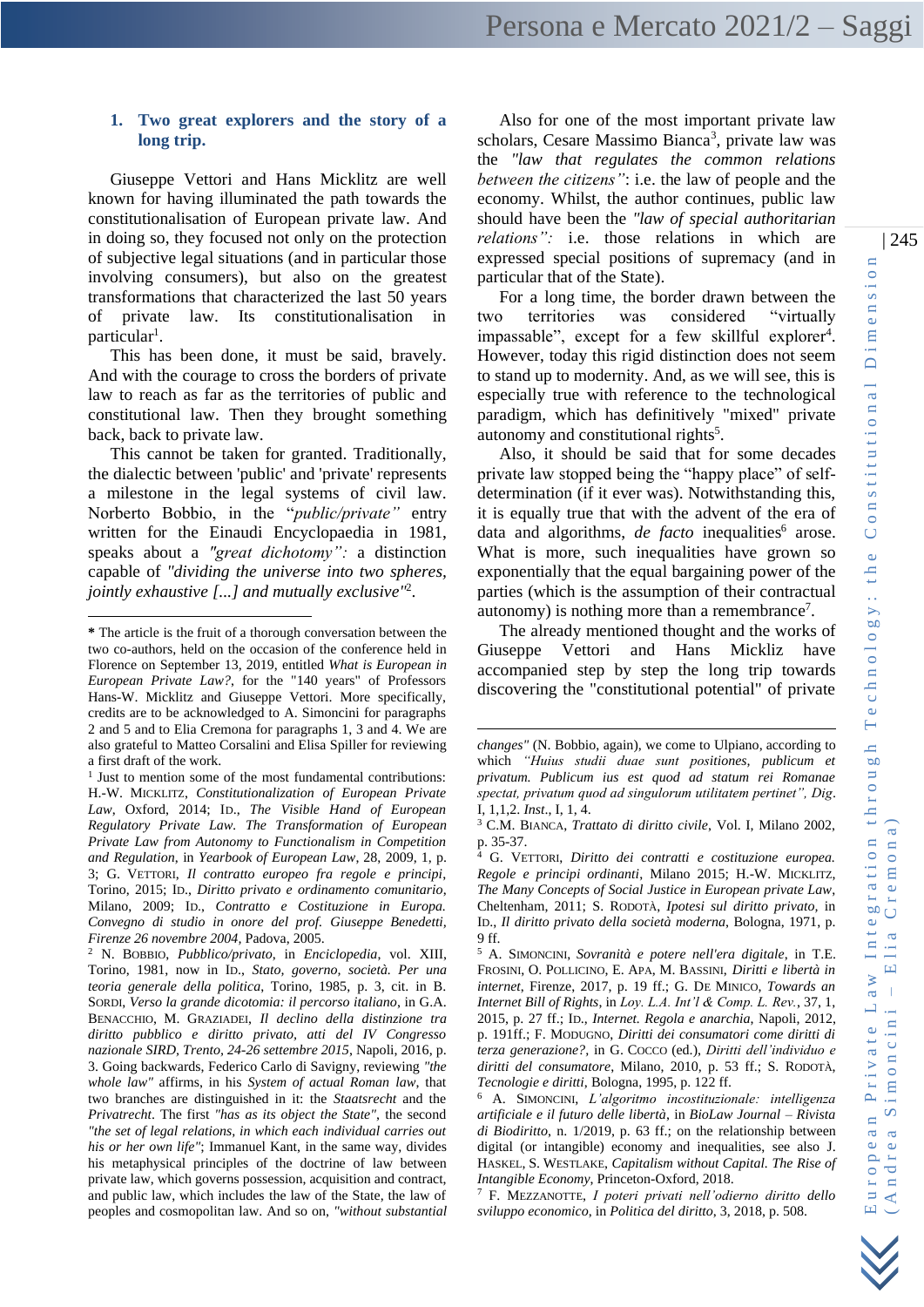law, as well as its close implications for fundamental rights and freedoms. Further, their thought also represents the basis for addressing the challenges of modernity with a holistic approach.

#### | 246 **2. The Constitutional Trajectory of Private Law.**

From an accurate reflection on this theme, it emerges that the existence of an integration process of European private law is *per se* a constitutional issue. And this is due to the *de facto* constitutional nature of the European Legal order.

As is known, the supremacy clause plus the direct effect doctrine, as interpreted and enforced by the European Court of Justice<sup>8</sup>, practically "transformed" Europe (to recall the famous J.H.H. Weiler's article) from a classical international-law organization to a "*Sonderweg*" constitutional legal order<sup>9</sup>.

We could sketch the trajectory as follows: as soon as some private (or sometimes civil) $10 \text{ law}$ principles become part of the European Law – via judicial activity or via legislation – they become equally constitutional (or quasi-constitutional) principles within the European member States<sup>11</sup>.

It is the culmination point of the phenomenon of the Constitutionalisation and neoConstitutionalisation of private  $law<sup>12</sup>$  that we want to concisely summarise.

For a long time, the relationship between private law and the Constitution was characterised by a rigid division of the legal space, which also divided legal practitioners and scholars $13$ . For example, this has meant that in Italy until 1970, the Constitution was seen only as a limitation for the legislator. By contrast, private law has developed independently, with its own logic and principles<sup>14</sup>, having as a "polar star" much more the Civil Code than the Constitution.

This approach has been suitable for positivist and formalist legal systems in which judges do not strive to orient interpretation towards constitutional values and principles<sup>15</sup>.

The consequence of this has been the laborious search, inside the text of the Constitution, for "rules" as directly applicable as possible. And this was when the well-known doctrine of the *Unmittelbare Drittwirkung* emerged as a result. Broadly put, according to this theory constitutional rights should be directly applied against – or brought by - private parties in front of the Courts<sup>16</sup>.

More exactly, *Drittwirkung* stemmed from the creativity of German case  $law<sup>17</sup>$  and was later taken up also by the ECtHR in some of its judgments.<sup>18</sup>

<sup>8</sup> Since the historical decision *Van Gend & Loos*, 5th february 1963, case C 26/62, principle of Direct Effect has made a decisive contribution to the construction of the European Union as we know it today. Altough neither Direct Effect nor Supremacy were at the time innovative doctrines under international law, we can say that this decision launched the process of constitutionalisation of European Law, establishing a new legal order*.* See J.H.H. WEILER, *Revisiting* Van Gend en Loos*: Subjectifying and Objectifying the Individual*, in *Van Gend and Loss 1963-2013, conference proceedings*, Luxembourg, 13th May 2013, available on https://curia.europa.eu/jcms/jcms/P\_95693/en/. More recently, on Direct Effects, see ECJ, 5th december 2017, case C-42/17, *Taricco II*; Id., 8th september 2015 case C-105/14, *Taricco*; 5th december 2017, case C-42/17, *M.A.S. e M.B.*; Id., 5th June 2018, case C-612/15, *Kolev e a.*

<sup>9</sup> J.H.H. WEILER, *Federalism without Constitutionalism: Europe's Sonderweg,* in *The Federal Vision, Legitimacy and Levels of Governance in the United States and the European Union*, 56 (Kalypso Nicolaidis ed., 2001); T. GROPPI, *La primauté del diritto europeo sul diritto costituzionale nazionale: un punto di vista comparato,* in AA.VV., *Le fonti del diritto oggi. Studi in onore di Alessandro Pizzorusso*, Pisa, 2006.

<sup>10</sup> ECJ, 10th April 2008, in cause C-412/06, *Hamilton*.

<sup>11</sup> N. REICH, *General principles of European union civil law*, Cambridge, 2014; B. DE WITTE, *The nature of the legal order*, in P. CRAIG, G. DE BURCA (curated by), *The evolution of EU law*, Oxford, 1999, p. 177 ff.

<sup>12</sup> G. CONTE, *Il processo di neo-costituzionalizzazione del diritto privato. Notazioni sull'efficacia precettiva e sulle modalità applicative dei diritti e delle libertà fondamentali*, in G. ALPA, G. CONTE, *Diritti e libertà fondamentali nei rapporti contrattuali*, Torino, 2018, p. 601 ff.

<sup>13</sup> G. PINO, *Tre concezioni della costituzione*, in *Teoria e Critica della Regolazione sociale*, 2015, available on [http://www1.unipa.it/gpino/Pino,%20Tre%20concezioni%20de](http://www1.unipa.it/gpino/Pino,%2520Tre%2520concezioni%2520della%2520costituzione.pdf) [lla%20costituzione.pdf.](http://www1.unipa.it/gpino/Pino,%2520Tre%2520concezioni%2520della%2520costituzione.pdf)

<sup>&</sup>lt;sup>14</sup> G. PINO, *Tre concezioni*, cit.

<sup>15</sup> L. FERRAJOLI, *Costituzionalismo principialista e costituzionalismo garantista*, in *Giur. cost.*, 3, 2010, p. 2793 ff.; G. CONTE, *Il processo*, cit., 607; V. CRISAFULLI, *La costituzione e le sue disposizioni di principio*, Milano, 1952, 11, where he argues that *"the constitution, like any other law, is first and foremost and always a normative act and therefore its provisions must normally […] be understood as normative provisions; […] real legal norms [...]. In other words, a constitution must be understood and interpreted, in all its parts,*  magis ut valeat*, because this is the way its nature and its function want it, which are and could not be, let us repeat, a normative act, intended to compulsorily regulate public and private conduct"* [the translation is ours].

<sup>16</sup> G. D'AMICO, *Problemi (e limiti) dell'applicazione diretta dei principi costituzionali nei rapporti di diritto privato (in particolare nei rapporti contrattuali)*, in *Giustizia Civile*, 2016, 3, p. 443 ff.; G. ALPA, *Il «diritto costituzionale» sotto la lente del giusprivatista,* in *Riv. dir. cost.*, 1999, 3, p. 15 ff.

<sup>17</sup> BVerfGE 7, 198, case *Lüth*, on the applicability between private individuals of the constitutional principle of freedom of expression. Cfr. E. NAVARRETTA, *Costituzione europea e diritto privato. Effettività e* Drittwirkung *ripensando la complessità giuridica*, Torino, 2017, p. 40 ff.

<sup>18</sup> ECHR, *X and Y c. Netherlands*, n. 91 (1985).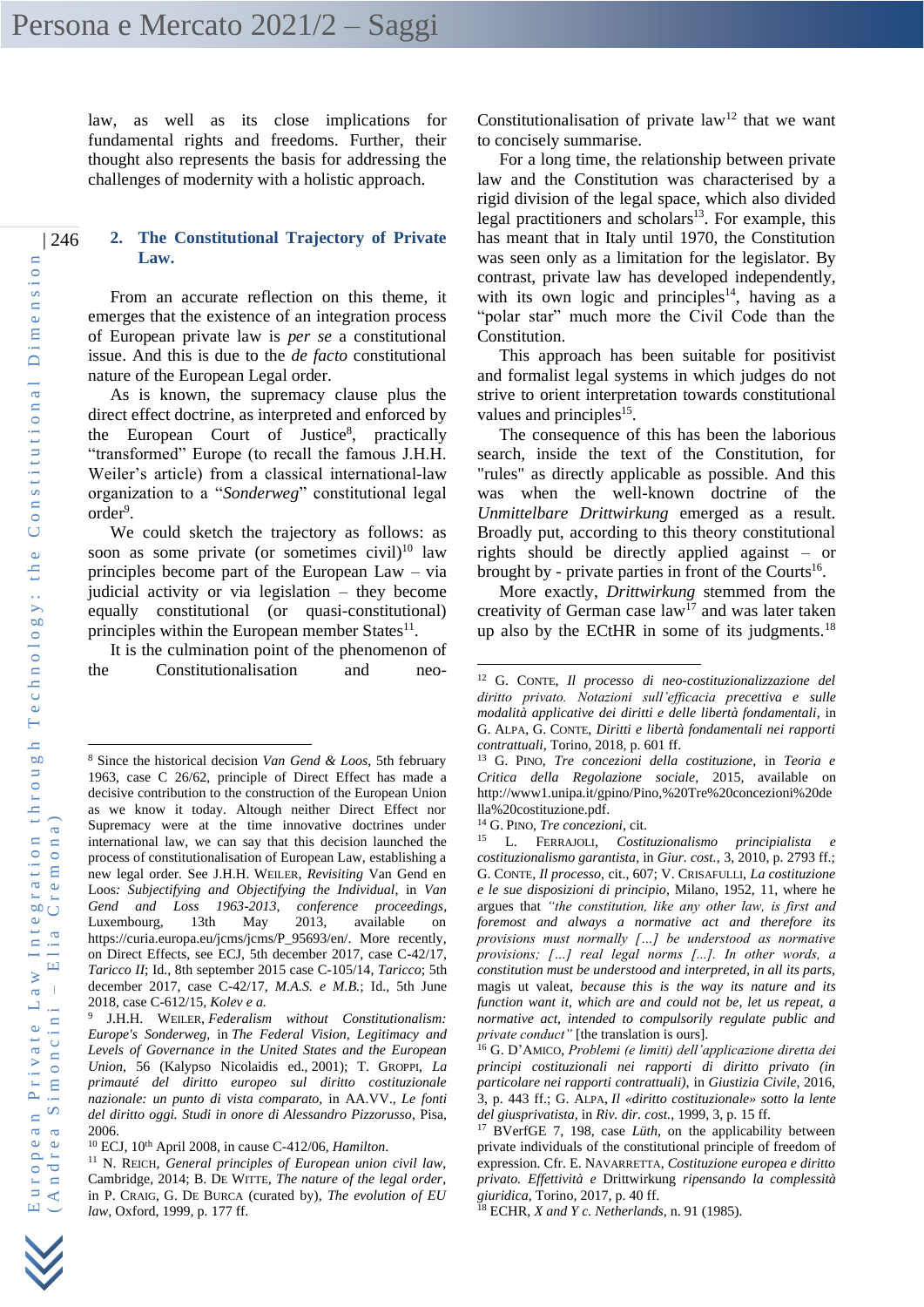Additionally, it contributed to the transformation of certain areas of private  $law<sup>19</sup>$  (such as labour law)<sup>20</sup>.

Further, and according to some, *Drittwirkung* has now re-emerged in some Court of Justice rulings recognising the horizontal direct effects<sup>21</sup> of the EU's Charter of Fundamental Rights (for example, on digital privacy<sup>22</sup>).

Overall, it is through the *Mittelbare Drittwirkung that* national and EU law constitutional rules<sup>23</sup> obtained greater constitutional obtained greater pervasiveness, <sup>24</sup> (if not a totalizing dimension)<sup>25</sup> despite their less immediate force.

<sup>20</sup> G. D'AMICO*, Problemi (e limiti)*, cit., 448; O. CHEREDNYCHENKO, *Subordinating Contract Law to Fundamental Rights: Towords a Major Breakthrough or towords Walking in Circles?*, in S. GRUNDMANN, *Constitutional Values and European Contract Law*, Alphen aan den Rijn, 2008, p. 51; S. BARTOLE, *Interpretazioni e trasformazioni della Costituzione repubblicana*, Bologna, 2004, p. 166 ff.; S. PUGLIATTI, *La retribuzione sufficiente e le norme della Costituzione,* in *Riv. giur. lav.,* 1949/50, 1, p. 189; ID., *Ancora sulla minima retribuzione sufficiente ai lavoratori, ibidem,* 1951, 2, p. 175; R. NICOLÒ, *L'art. 36 della Costituzione e i contratti individuali di lavoro*, *ibidem,* 1951, 2, p. 5 ff.; R. SCOGNAMIGLIO, *Sull'applicabilità dell'art. 36 della Costituzione in tema di retribuzione del lavoratore,* in *Foro civ.,* 1951, p. 352 ff.; U. NATOLI, *Ancora sull'art. 36 della Costituzione e sulla sua pratica applicazione*, in *Riv. giur. lav.,* 1952, 2, p. 9 ff.; ID., *Limiti costituzionali all'autonomia privata nel rapporto di lavoro, I, Introduzione*, Milano, 1955, p. 19 ff.

<sup>21</sup> E. NAVARRETTA, *Libertà Fondamentali dell'U.E. e rapporti fra privati: il bilanciamento di interessi e rimedi civilistici*, in *Riv. Dir. Civ.*, 2015, p. 905 ff., now in F. MEZZANOTTE (curated by), *Le "libertà fondamentali" dell'Unione europea e il diritto privato*, Roma, 2016, p. 74 ff.

<sup>22</sup> ECJ, 24th September 2019, in cause C-507/17 *Google LLC c. Commission National de l'informatique et des libertés (CNIL)*; ECJ, 3rd October 2019, in cause C-18/18, *Eva Glawschischnig-*Piesczek c. Facebook Ireland Limited; ECJ, 13<sup>th</sup> May 2014, in cause C-131/12, *Google Spain SL and Google Inc. c. Agencia Espanola de Protecciòn de Datos (AEPD) and M. Costeja Gonzalez*. O. POLLICINO, *L'"autunno caldo" della Corte di giustizia in tema di tutela dei diritti fondamentali in rete e le sfide del costituzionalismo alle prese con i nuovi poteri privati in ambito digitale*, in *Federalismi.it*, 16 ottobre 2019; ID., *L'efficacia orizzontale dei diritti fondamentali previsti dalla Carta. La giurisprudenza della Corte di giustizia in materia di digital privacy come osservatorio privilegiato*, in V. PICCONE, O. POLLICINO (curated by), *La Carta dei Diritti Fondamentali dell'Unione Europea*, Napoli, 2018, p. 263 ff.

<sup>23</sup> For a distinction between *"strong indirect effect"* and *"weak indirect effect"*, see C. MAK, *Fundamental Rights in European Contract Law. A comparison of the impact of Fundamental Rights on Contractual Relationships in Germany, the Netherlands, Italy and England*, Alphen aan den Rijn, 2008, p. 55 ff.

<sup>24</sup> G. CONTE, *Il processo di neo-costituzionalizzazione*, cit., p. 615.

<sup>25</sup> M. KUMM, *Who's afraid of the Total Constitution? Constitutional Rights as Principles and the* 

What this means in practice is that from that moment on courts were required to consider fundamental constitutional law principles when deciding private law cases (through interpretation<sup>26</sup> and concretization of general clauses $^{27}$ ).

And this approach has favoured the process of *"writing and rewriting the rules"*, as Giuseppe Vettori explains $28$ . The latter, in turn, led on the one hand to recognising the fundamental role of Judges in protecting rights<sup>29</sup>. Whilst on the other, it progressively eroded the canons of predictability and legal certainty $30$ .

In the field of private law, the problem of the application of constitutional principles and the protection of rights and liberties is substantiated by a 'balance'. This is a weighing exercise (basically left to judges) between the needs for 'private autonomy' and the needs for 'solidarity'. The former (autonomy) tends to reject the intrusion of everything that is extraneous to the *Will* of the contractual parties. Whilst the latter (solidarity) instead tends to intrude into the contractual relationship to correct its asymmetries or to protect rights $31$ .

<sup>26</sup> E. NAVARRETTA, *Costituzione europea e diritto privato. Effettività e* Drittwirkung *ripensando la complessità giuridica*, Torino, 2017, p. 211 ff.

<sup>27</sup> G. VETTORI, *La forza dei principi. Ancora un inizio*, in *Persona e Mercato*, 2019, 1, p. 4; P. PERLINGIERI, *Appunti sull'inquadramento della disciplina delle c.d. condizioni generali di contratto*, in AA.VV., *Condizioni generali di contratto e tutela del contraente debole*, Milano, 1970, p. 22.

<sup>28</sup> G. VETTORI, *La forza dei principi*, cit.; this produced a sort of circular interpretive dynamic that is well described: *"We are progressively shifting from a system of rules and structures requiring conformity, to a scenario where priority is given to internal constitutional principles and community principles. Norms, which often lack a situation required by law and which do not allow for a judgment of conformity to a given rule, require instead the balancing of different values (…), law is more and more written and re-written by different subjects: legislators, judges, Authorities, scholars, private powers"* [the translation is ours]; cfr. G. BENEDETTI, *Oggettività esistenziale dell'interpretazione. Studi di ermeneutica e diritto*, Torino, 2014, p. 85 ff.

<sup>29</sup> Since the historical decision of Italian Constitutional Court, 22nd October 1996, n. 356; cfr. V. ONIDA, *L'attuazione della costituzione tra magistratura e Corte costituzionale*, in *Scritti in onore di Costantino Mortati*, IV, Milano, 1977, p. 514 ff.

<sup>30</sup> See G. BENEDETTI, *Oltre l'incertezza. Un cammino di ermeneutica giuridica*, Bologna, 2020.

<sup>31</sup> G. VETTORI, *Libertà di contratto e disparità di potere*, in *Riv. dir. priv.*, 2005, p. 743 ff.; A. ZOPPINI, *Il contratto asimmetrico tra parte generale, contratti di impresa e disciplina della concorrenza*, in *Riv. Dir. Civ.,* 5, 2008, p. 515 ff.; V. ROPPO, *Contratto di diritto comune, contratto del consumatore, contratto con asimmetria di potere contrattuale: genesi e sviluppi di un nuovo paradigma*, in *R. d. priv*., 2001, p. 769 ff.

| 247

e c h n o l o g y : t h e C o n s t i t u t i o n a l



European Private Law Integration through 7

 $-$  E lia Cremona)

 $11a$  $\Box$  $\bar{1}$  $\alpha$ 

> $\ddot{\phantom{1}}$  $c$  in  $i$  $\Box$  $\circ$  $\Xi$  $\overline{\mathbf{S}}$  ii  $\mathbf{a}$

m o n  $\ddot{\circ}$  $\overline{\mathsf{C}}$ 

( A n d r e a S i m o n c i n i

 $(Andre$ 

European Private L

T

<sup>19</sup> G. ALPA, *Il «diritto costituzionale» sotto la lente del giusprivatista*, in *Riv. dir. cost.*, 1999, 2, p. 3; F. MACARIO, F. LOBUONO, *Il diritto civile nel pensiero dei giuristi*, Padova, 2010, p. 109 ff.

*Constitutionalization of Private Law*, in *German Law Journal*, 7, 2006, p. 341 ff., where the Author even suggests the idea to consider private law as *"applied constitutional law"*.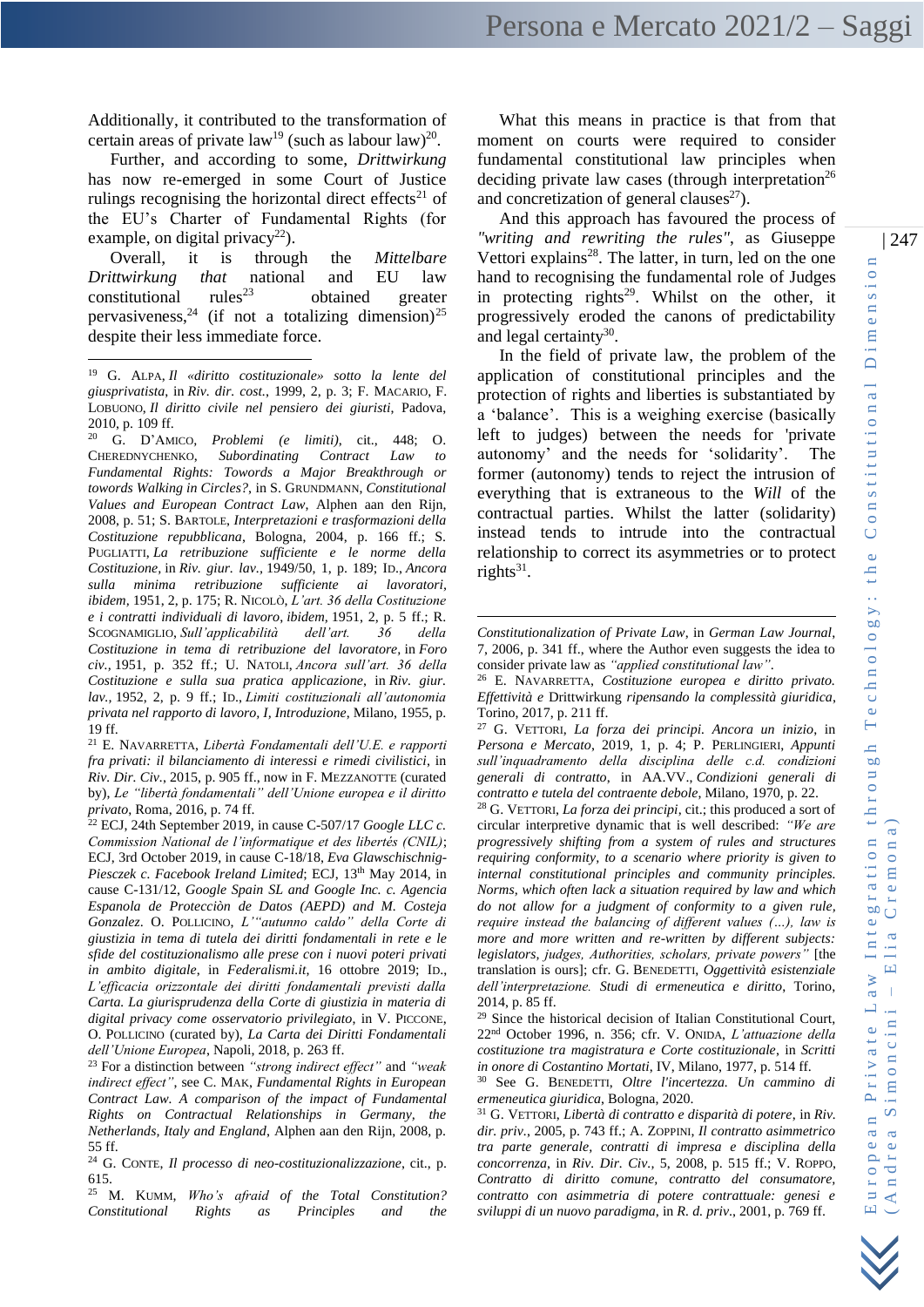| 248 For example – in Italy – the principle of good faith and fairness has been recognised in contract law as a corollary of the principle of solidarity enshrined within art. 2 of the Constitution<sup>32</sup>. However, this has led to some excesses and forcing, such as the declaration of nullity of contractual clauses for direct violation of the Constitution, which have caused particular concern to private law scholars<sup>33</sup>. In fact, it might be said that it is certainly appropriate for constitutional principles to act as a 'filter' between contracts and private relations. Yet, some would rebut that this would amount to a dangerous referral of questions over the 'validity' of legal transactions to judicial interpretation (however constitutionally oriented) $34$ .

> With the "incorporation" of the EU's Charter of Fundamental Rights within the European Treaties<sup>35</sup>, thus borrowing their legal force, (together with the increasing importance attributed by the courts of the member states to the EDU Convention<sup>36</sup>), the phenomenon of the "intrusion" of principles, rights and freedoms into private relations accelerated significantly. This is what is today called "neo-Constitutionalisation".<sup>37</sup> In this context, two factors are substantially enhanced.

Firstly, the enlargement of the catalogue of fundamental rights, affecting private relations (in addition to the national Constitutions)<sup>38</sup>.

Secondly, the possibility of substantially diffuse models of constitutional review<sup>39</sup> through the instruments of interpretation $40$  and disapplication; despite the objections by some Constitutional Courts<sup>41</sup>.

On closer inspection however, the neo-Constitutionalisation process of private law does not simply follow a descending trajectory (more and more rights "falling" from European charters).

Rather, this process is characterised by a double movement (one descending and another ascending). Not only an increasing number of rights derive from European and international law, but also more and more subjective private legal situations are regulated at European level. Examples include the EU Treaties, regulations and directives with the consequence that rules traditionally placed at the level of primary sources such today are placed at the constitutional level. This has been especially the case, as we shall see, in the field of technology, in which the legislation of the European Union is a major player compared to the legislation of the Member States.

From a wide-ranging perspective we can at least assume that perhaps the failure in developing *expressly* the European Treaties into a Constitutional Treaty<sup>42</sup> boosted the idea that private-law flexible and conventional tools could have offered a second-best strategy to achieve the same objective. Paraphrasing a well-known saying,

<sup>32</sup> *Ex multis*, Cass., 27th May 1975, n. 2129, about *privacy*; Cass., 22nd June 1985, n. 3769, about *personal identity*; Cass., 31st May 2003, nn. 8827 and 8828; Cass., UU.SS., 11th November 2008, n. 26972; C. SCOGNAMIGLIO, *Principi generali, clausole generali e nuove tecniche di controllo dell'autonomia privata*, in A. D'ANGELO, V. ROPPO, *Annuario del contratto 2010*, Torino, 2011, p. 45 ff.

<sup>&</sup>lt;sup>33</sup> See Italian Constitutional Court, ordd. 21<sup>st</sup> October 2013, n. 248 and 26th March 2014, n. 77, which, in direct application of Article 2 of the Constitution, grant the Judge the power to reduce the amount of the deposit of its own motion (in the event of manifest disproportion) and to find that the contractual clause providing for an excessively onerous deposit is null and void. See F.P. PATTI, *Il controllo giudiziale della caparra confirmatoria*, in *Riv. Dir. Civ.*, 2014, 685; G. D'AMICO, *Applicazione diretta dei principi costituzionali e nullità della caparra confirmatoria "eccessiva"*, in *Contratti*, 2014, p. 854 ff.

<sup>34</sup> Critically, see R. PARDOLESI, *Un nuovo superpotere giudiziario: la buona fede adeguatrice e demolitoria*, in *Foro it.*, 2014, I, p. 382 ff.; favorably, see P. GROSSI, *Presentazione al volume: Principi e clausole generali nell'evoluzione dell'ordinamento giuridico*, of G. D'AMICO, Milano, 2017, XIII*.*

<sup>35</sup> G. VETTORI, *La lunga marcia della Carta dei diritti fondamentali dell'Unione Europea*, in *Persona e Mercato*, 3 dicembre 2007, p. 1-14.

<sup>36</sup> D. TEGA, *Le sentenze della Corte costituzionale nn. 348 e 349 del 2007: la Cedu da fonte ordinaria a fonte "subcostituzionale" del diritto*, in *Quaderni costituzionali*, 2008, 1, p. 133-136.

<sup>37</sup> G. CONTE, *Il processo di neo-costituzionalizzazione*, cit., p. 622 ff.;

<sup>38</sup> A. BARBERA, *La Carta dei diritti: per un dialogo fra la Corte italiana e la Corte di giustizia,* in *Rivista AIC*, n. 4/2017, p. 2 ff. <sup>39</sup> A. ANOZON, *"Diffusione" del controllo di costituzionalità o "diffusione" del potere di attuazione giudiziaria della Costituzione?*, in E. MALFATTI, R. ROMBOLI, E. ROSSI, *Il giudizio sulle leggi e la sua diffusione. Verso un controllo di costituzionalità di tipo diffuso?*, Torino, 2002, p. 379 ff.

<sup>40</sup> Italian Constitutional Court nn. 49/2015, 200/2016; cfr. V. SCIARABBA, *La tutela dei diritti fondamentali nella Costituzione, nella Convenzione europea dei diritti dell'uomo e nella Carta dei diritti fondamentali dell'UE*, in *Rivista AIC*, 1/2017.

<sup>41</sup> We refer to Italian Constitutional Court n. 269/2017, in which the Court stated that, because of the essentially constitutional tone of the rights and freedoms affirmed in the EU Fundamental Charter, in case of conflict with an internal rule the judge, instead of disapplying, should raise the issue of constitutionality before the Constitutional Court in order to allow the annulment of the rule with erga omnes effect. Cfr. R. CONTI, *Qualche riflessione, a terza lettura, sulla sentenza 269/2017*, in *Riv. Dir. Comp.*, n. 1/2018; A. ANZON DEMMING, *La Corte riprende il proprio ruolo nella garanzia dei diritti costituzionali e fa un altro passo avanti a tutela dei "controlimiti"*, in *Forum di Quaderni Costituzionali*, 28 febbraio 2018.

<sup>42</sup> Because of the French and Dutch 2005 referendums.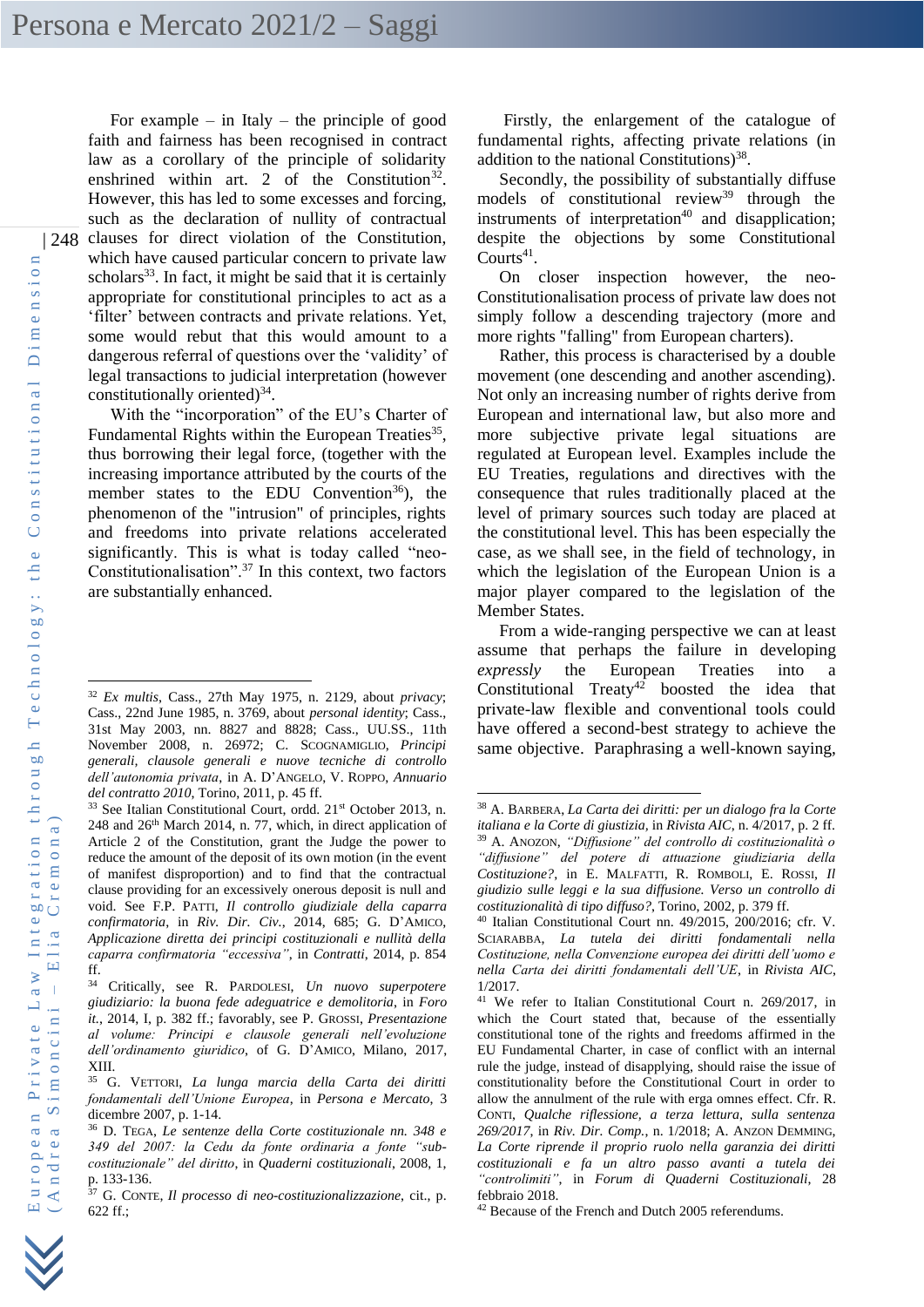to do "whatever it takes" $43$  to preserve the superconstitutional scope of the EU Law that is best epitomised by the creation of the Single Market<sup>44</sup>.

There are many clear examples of that "constitutional trajectory" of the European law integration's process. The most evident case is the antitrust discipline. Italy, for example, lacked free market's constitutional principles in its 1948 Constitution altogether. Actually, the opposite holds true insomuch as articles 41, 42 and 43 of the Italian Constitution allow for strong state intervention in the economy and the markets.

Based on this, it has been argued that the advent of the "European economic Constitution" has effectively deprived the "national economic Constitution" of its content<sup>45</sup>.

In particular, it has been observed that mainly because of the direct application of Articles 101 and 102 TFEU by the Antitrust Authority and the courts, the internal system has been substantially bypassed. A top-down relationship between the Treaties and Italian constitutional law was thereby established.<sup>46</sup> In any case, and regardless of the fundamental source of competition law, no one would reasonably doubt about the constitutional *nature* of the antirust discipline today<sup>47</sup>. And the same holds true for other disciplines, from environmental protection and consumers' rights to data protection, public procurement and so forth.

All that being said, we must not forget that the neo-Constitutionalisation (both descendant and ascendant) of Private Law *through Europe,* is not a *neutral* process. There is a price to pay. And this clearly emerged from Hans Mickliz's research paper "*The Transformation of European Private Law: from Autonomy to Functionalism"*<sup>48</sup> *.*

 During the last decade, and from a Darwinian perspective, the evolution of the European legal order selected preferentially the most functional values and practices for reinforcing the core practical objective of the Union. That is, the creation of the Single Market. Two examples are particularly illustrative in this respect: the notion of "confident consumer"<sup>49</sup> and the transformation of the regulatory nature of European private law<sup>50</sup>. And in dealing with the latter we strongly rely on the studies of Hans Micklitz and Giuseppe Vettori.

Today private  $law - as law$  in general – both at national and European level must face a new disruptive<sup>51</sup> challenge: technology. As the latter deeply affects social relations, it stands to reason that its influence spreads also to cover legal relations<sup>52</sup>. And here the challenge will be whether old legal instruments can be adopted to solve new problems, or whether a real Kuhnian "paradigm shift" is needed.

<sup>50</sup> ID., p. 10, where the Author says that "*Private law was and is needed to elaborate the Internal Market; (…). However, it is not the private law one thinks of in national legal orders. Instead, this law shows a double face: it is regulatory in the sense that it is needed to constitute the Internal Market and it is competitive as the philosophy behind the regulatory measures relies heavily on market freedoms and competition*".

<sup>51</sup> C. GOANTA, *How Technology Disrupts Private Law: An Exploratory Study of California and Switzerland as Innovative Jurisdictions*, Stanford-Vienna *TTLF Working Paper* No. 38/2018, who observes that *"Law generally reacts to such developments only if there are circumstances (e.g. case law) showing how existing legal categories might not adequately accommodate these technological developments. While legal scholarship has contributed to the debates surrounding law and technology, most research found at this confluence deals with isolated questions. Consequently, there is a gap in the literature when it comes to the impact that technological disruptions have on private law as a whole"*. Available at SSRN: https://ssrn.com/abstract=3256196 or http://dx.doi.org/10.2139/ssrn.3256196.

<sup>52</sup> A. SIMONCINI, *Sovranità e potere nell'era digitale*, in T.E. FROSINI, O. POLLICINO, E. APA, M. BASSINI, *Diritti e libertà in internet*, Firenze, 2017; E. SCHMIDT, J. COHEN, *The New Digital Age*, London, 2013.

<sup>&</sup>lt;sup>43</sup> We're referring to the expression used by the ECB President, Mario Draghi, in his famous speech of July 26<sup>th</sup>, 2012, *verbatim*,

[https://www.ecb.europa.eu/press/key/date/2012/html/sp120726.](https://www.ecb.europa.eu/press/key/date/2012/html/sp120726.en.html) [en.html.](https://www.ecb.europa.eu/press/key/date/2012/html/sp120726.en.html)

<sup>44</sup> H.-W. MICKLITZ, *The Transformation of Private Law Through Competition*, in *European law journal: review of European law in context,* 2016-09, Vol. 22 (5), p. 627-643.

<sup>45</sup> S. CASSESE, *La nuova costituzione economica*, Roma-Bari, 2000; G. GHIDINI, E. AREZZO, *La prospettiva costituzionale della tutela della concorrenza*, in AA. VV., *Alle frontiere del diritto costituzionale. Scritti in onore di Valerio Onida*, Milano, 2011, p. 859 ff.

<sup>46</sup> G. PITRUZZELLA, *Diritto costituzionale e diritto della concorrenza: c'è altro oltre l'efficienza economica?*, in M. AINIS, G. PITRUZZELLA, *I fondamenti costituzionali della concorrenza*, Bari, 2019, p. 9 ff. The idea that the Italian economic Constitution has been bypassed by the European one is not actually unanimous. According to some comments, the national constitution would be "ready to intervene" in case of "excess of neoliberalism" at European level. Cfr. O. CHESSA, *La Costituzione della moneta. Concorrenza, indipendenza della banca centrale, pareggio di bilancio*, Napoli, 2016, p. 117 ff.

 $47$  Probably the first monography on the issue is from R. NIRO, *Profili costituzionali della disciplina antitrust*, Padova, 1994; Cfr. G. AMATO, *Antitrust and the Bounds of Power*. *The Dilemma of Liberal Democracy in the History of the Market*, Oxford, 1997; ID., *I fondamenti e i fini della concorrenza,* in F. DI CIOMMO, O. TROIANO, *Giurisprudenza e autorità indipendenti nell'epoca del diritto liquido*, Piacenza, 2018, p. 371-374.

<sup>48</sup> H.-W. MICKLITZ, *The Visible Hand of European Regulatory Private Law. The Transformation of European Private Law from Autonomy to Functionalism in Competition and Regulation*, in *Yearbook of European Law*, 2009, p. 3-59.

<sup>49</sup> ID., p. 10, where the Author says: "*Consumer confidence is meant to justify the development of one coherent body of consumer law which supplants national consumer law. The concept of the confident consumer is (mis-)used to lower the standards of protection—in the name of the consumer"*.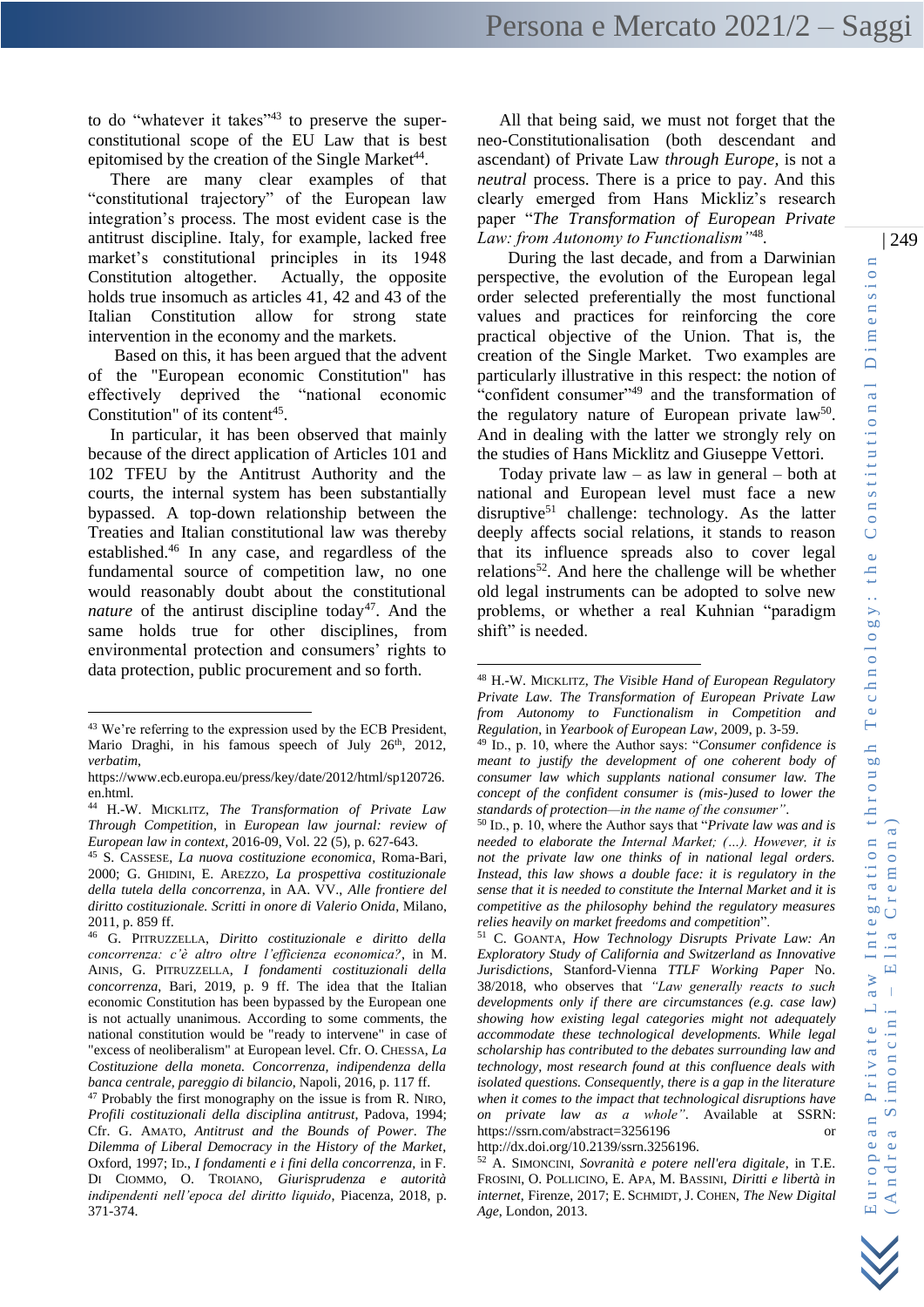# **3. Technology beyond public-private law divide: facing the Private Powers.**

# **3.1.***De facto* **powers**

From a legal point of view, what is most worrying in this passage of time is *the* concentration of technological power in the hands of some private entities.

These latter hold what are often called 'private powers' capable not only of acquiring full knowledge about their 'clients', but also of unilaterally affecting certain fundamental rights and freedoms, since their services have now become essential<sup>53</sup>.

We are referring in particular to the powers of well-known digital platforms (eg Google, Amazon, Facebook) or other global economic players in the tech field (eg Apple and Microsoft: the so-called *Big Tech)<sup>54</sup>* .

Without belabouring the specificities of each business model, we can say that these big tech activities follow a common pattern. Overall, the user (i.e. the digital consumer) benefits from a service (generally free) in exchange of his authorisation to process personal data<sup>55</sup>. Data which, in turn, not only are subjected to economic exploitation (e.g. through advertising)<sup>56</sup> in other markets. In fact, they also serve a company's purpose of extracting value to implement its services, predict consumer behaviour and collect more and more data<sup>57</sup>. This, in a very short time, is the "spiral" of the economy of personal data<sup>58</sup>.

The phenomenon has been defined by economic theory as the model of *multi-sided markets.* That is in which the intermediary operates on several fronts, generating utility for himself and for other economic operators<sup>59</sup>. Amazon, for example, started out as a pure retailer, but over time it has approached the multi-sided platform model, allowing third-party sellers to trade directly with consumers on their website.

In multi-sided markets the main actors are certainly *digital platforms<sup>60</sup>*. It has been observed that they have the ability to create and shape new

<sup>53</sup> See A. SORO, *Democrazia e potere dei dati: Libertà, algoritmi, umanesimo digitale*, Milano, 2019.

<sup>54</sup> See M. MOORE, D. TAMBINI, *Digital Dominance. The Power of Google, Amazon, Facebook and Apple*, New York, 2018.

<sup>55</sup> R. JANAL, *Fishing for an Agreement: Data Access and the Notion of Contract*, in LOHSSE, SCHULZE, STAUDENMAYER (curated by), *Trading Data in the Digital Economy: Legal Concepts and Tools*, Oxford-Baden Baden, 2017, p. 271.

<sup>56</sup> Basically, either by granting space to advertisers on the platform or by a real transfer of such information to third parties. See M. EDDY, *How Companies Turn Your Data Into Money*, 10<sup>th</sup> October 2018, on https://www.pcmag.com/news/how-companies-turn-your-datainto-money.

<sup>57</sup> The idea that such services are not 'free' actually has more of a precedent. Already in the *"Guidelines for the implementation/application of Directive 2005/29/EC on unfair commercial practices"* of 25 May 2016, the European Commission stated that *"personal data, consumer preferences and other user-generated content have a de facto economic value"*. The Italian Antitrust Authority itself, in accordance with EU guidelines, had sanctioned on May 11, 2017 with measure no. PS10601 an operator of "social networks" for unfair commercial practices towards its users, observing that

the wealth of information consisting of user data and the profiling of users for commercial use and marketing purposes *"acquires, precisely because of such use, an economic value suitable, therefore, to configure the existence of a consumer relationship between the Professional and the user"* (par. 54 of the measure). Also in the decision of the European Commission of October 3, 2014 and published on November 19, 2014, which authorized the merger relating to the acquisition by Facebook of a *"social network"* operator, reference was made to the economic value of user data. Finally, the existence of consideration in contracts for the provision of "social media" services was also affirmed by the Consumer Protection Cooperation Network, established under Regulation 2006/2004/EC and now replaced by Regulation 2017/2394 of the European Parliament and of the Council of 12 December 2017 on cooperation between national authorities responsible for the enforcement of consumer protection laws. In addressing the issue of the possible contradiction of the Terms of Use of the Facebook platform to Directive 93/13/EEC on unfair terms in consumer contracts, the Network had the opportunity to state that this Directive *"applies to all contracts between consumers and professionals, regardless of the onerous nature of such contracts, including contracts where the content and profiling generated by the consumer represent the alternative consideration to money"* (p. 19 of the letter with the *Network's Common Position* of 9 November 2016 sent to Facebook).

<sup>58</sup> For all, S. ZUBOFF, *The Age of Surveillance Capitalism: The Fight for a Human Future at the New Frontier of Power*, New York, 2019, *passim*. On the economic value of personal data, the literature is exterminated. According to the Osservatorio Big Data Analytics & Business Intelligence of the Politecnico di Milano, in Italy alone, Big Data reached a total value of 1.4 billion euros in 2018; press release of the Observatory, 11 December 2018, available at: https://www.osservatori.net/it\_it/osservatori/comunicati-

stampa/big-data-analytics-italia-mercato-2018. See also the free tool developed by the Financial Times, capable of calculating the commercial value of each individual user profile: http://ig-

legacy.ft.com/content/f0b6edc0-d342-11e2-b3ff-00144feab7de#axzz2W4xIIvg9&from=Il+business+data+perso nal%3A+excco+the+us+price+for+the+marketing.

<sup>59</sup> J.C. ROCHET, J. TIROLE, *Platform Competition in Two Sided Markets*, in *Journal of the European Economic Association*, 2003, 1(4), p. 990; A. HAGIU, J. WRIGHT, *Multi-Sided Platforms*, in *International Journal of Industrial Organization*, Vol. 43, 2015, 162; M. RYSMAN, *The Economics of Two-Sided Markets*, in *Journal of Economic Perspectives*, 23, 2009, p. 125.

<sup>60</sup> Non-exhaustive set of examples: *Google's AdSense*, *DoubleClick*, *eBay* and *Amazon Marketplace*, *Google* and *Bing Search*, *Facebook* and *YouTube*, *Google Play* and *App Store*, *Facebook Messenger*, *PayPal*, *Zalando marketplace* and *Uber*.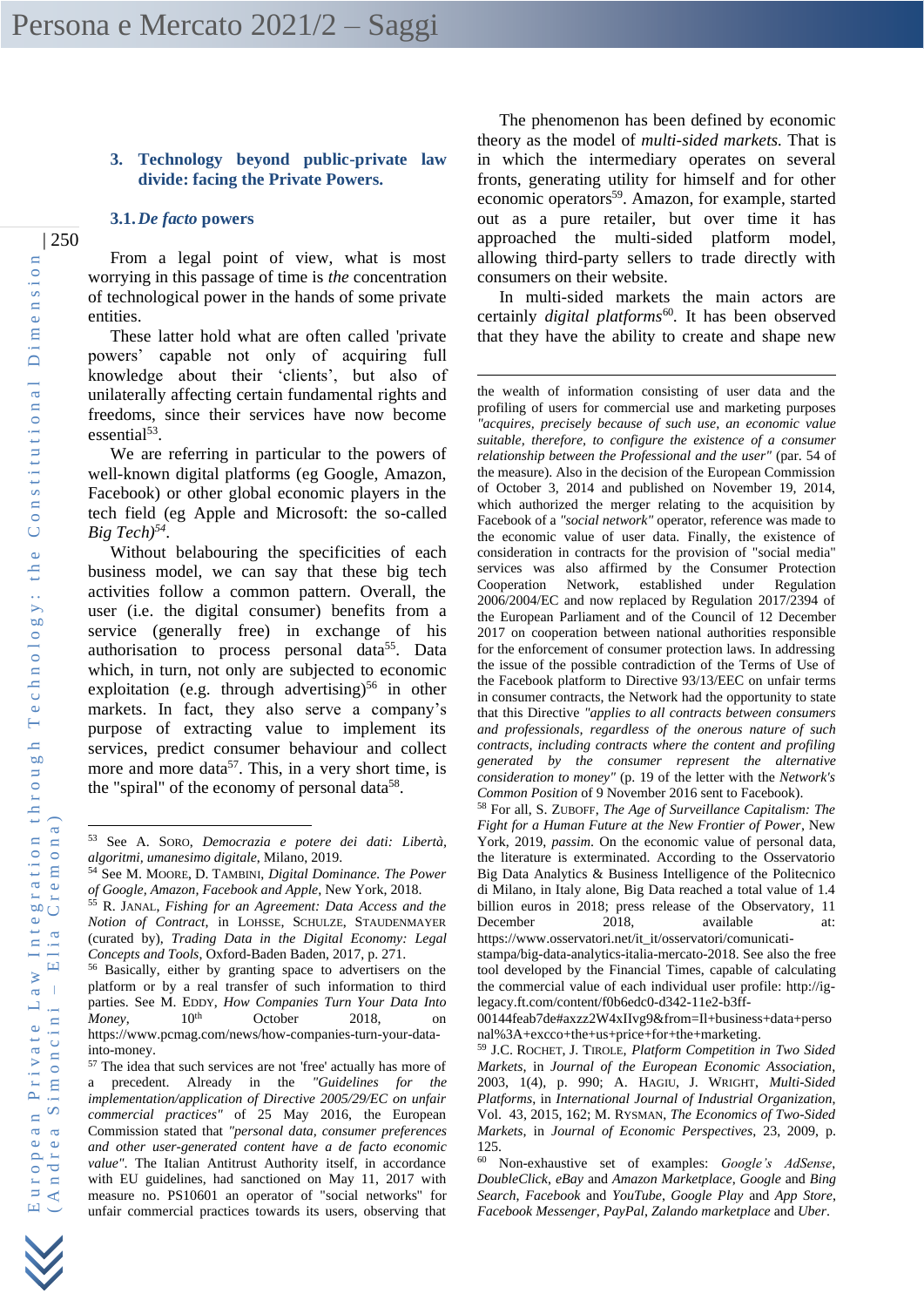markets inside or beside other markets, to challenge traditional ones, and to organise new forms of participation or conducting business based on collecting, processing, and editing large amounts of data. They operate with varying degrees of control over direct interactions between groups of users and they benefit from 'network effects', where, broadly speaking, the value of the service increases with the number of users. Finally, they often rely on information and communications technologies to reach their users, instantly and effortlessly. Thus they play a key role in digital value creation, notably by capturing significant value (including through data accumulation), facilitating new business ventures, and creating new strategic  $dependence<sup>61</sup>$ .

The phenomenon of the economic exploitation of data will be further accelerated with the advent of 5G. The latter in fact will allow the improvement of the so-called *Internet of Things*, in which virtually every object of daily experience will be able to collect and accumulate data: "intelligent" objects, interconnected with each other, which exchange information<sup>62</sup>.

Nowadays, with their mastery in artificial intelligence systems, tech companies have become

'data sovereigns' that "bulldoze competition"<sup>63</sup> and markets. Oddly enough, consider Google or Amazon to see how such companies have become 'markets' themselves!

In sum, tech companies have taken on multiple functions. What is more, public authorities themselves are increasingly looking to tech companies to take up the slack, as digital platforms are nowadays engaged in some areas of public benefit utilities and service provision.

Seen from this perspective, it follows that the technological sector sometimes might even satisfy constitutionally guaranteed social rights.

For instance, in the midst of the Covid-19 pandemic, consider the role of Google and Apple. It is fair to say that their contribution to the development of contact-tracing apps to help health authorities in tracking infected contacts has been crucial<sup> $64$ </sup>. Also, think of the role of social networks in politics, the latter being increasingly dependent upon the former.

Again, videoconference platforms (Zoom, Webex, Microsoft Teams, GMeet) played a pivotal role in guaranteeing the right to education, reaching a wide audience of online students forced at home due to the pandemic. And the list goes on, also including the role of technology *vis-à-vis* the right to work, the administration of justice, and so on<sup>65</sup>.

In short, everyone, including the State, has relied on digital platforms.

However that might be, this digitalization process has been only accelerated (and not determined) by the recent pandemic.

Based on this analysis, legal experts need necessarily to deal with the phenomenon. Some questions posit: such as which is the legal regime of

<sup>61</sup> EUROPEAN COMMISSION, *Communication from the commission to the European Parliament, the Council, the European economic and social committee and the Committee of the regions. Online Platforms and the Digital Single Market Opportunities and Challenges for Europe*, 25<sup>th</sup> May 2016, COM (2016) 288 final. Cfr. M. MOORE, D. TAMBINI, *Digital Dominance*, cit.

<sup>62</sup> The term Internet of Things is believed to have been first formulated in 1999, with reference to RFID (Radio Frequency Identification) devices, by English engineer Kevin Ahston, cofounder of the Massachusetts Auto-ID Center; see K. ASHTON, *That 'Internet of Things' Thing*, in *rfidjournal.com*, 22 June 2009. The IoT applies to almost every sector of the economy: today we talk about smart agriculture (i.e. the monitoring of micro-climatic parameters in support of agriculture in order to improve product quality, reduce resources used and environmental impact), smart cars (i.e. the connection of cars to communicate information in real time to the consumer, connection between vehicles or between them and the surrounding infrastructure for accident prevention and detection), smart cities (i.e. the monitoring and management of public services in a city, such as public transport, urban hygiene, public lighting, and the surrounding environment to improve liveability, sustainability and competitiveness), smart home (i.e. solutions for the automatic and/or remote management of systems and related objects in the home, in order to reduce energy consumption and improve the comfort, safety of the home and people), smart metering (i.e. meters connected to measure the consumption of electricity, gas, water, heat, and for their correct billing and remote management), and smart factory (i.e. the connection of machinery, operators and products to activate new production management logic); cfr. *Osservatorio Big Data Analytics & Business Intelligence of Politecnico di Milano on https://blog.osservatori.net/it\_it/cos-e-internet-of-things*.

<sup>63</sup> This expression was used by Sen. Elisabeth Warren, who was a candidate for the democratic primaries until March 2020, when she withdrew her candidacy. In her famous speech she said: "*Today's big tech companies have too much power — too much power over our economy, our society, and our democracy. They've bulldozed competition, used our private information for profit, and tilted the playing field against everyone else. […] To restore the balance of power in our democracy, to promote competition, and to ensure that the next generation of technology innovation is as vibrant as the last, it's time to break up our biggest tech companies"*. The full speech is available at this link: *[https://medium.com/@teamwarren/heres-how-we-can-break](https://medium.com/@teamwarren/heres-how-we-can-break-up-big-tech-9ad9e0da324c)[up-big-tech-9ad9e0da324c](https://medium.com/@teamwarren/heres-how-we-can-break-up-big-tech-9ad9e0da324c)*.

<sup>64</sup> E. CREMONA*, Contact Tracing. Governance pubblico-privata e primi problemi di tutela dei diritti fondamentali*, in *Ianus – Diritto e finanza*, *Forum sull'emergenza Covid-19*, 21 maggio 2020.

<sup>65</sup> See M. SCOTT, *Coronavirus crisis shows Big Tech for what it*   $is - a$  21<sup>st</sup> century public utility, on [www.politico.eu,](http://www.politico.eu/) 25<sup>th</sup> March 2020; W. LIU, *Coronavirus has made Amazon a public utility – so we should treat it like one*, on *The Guardian*, 17<sup>th</sup> April 2020.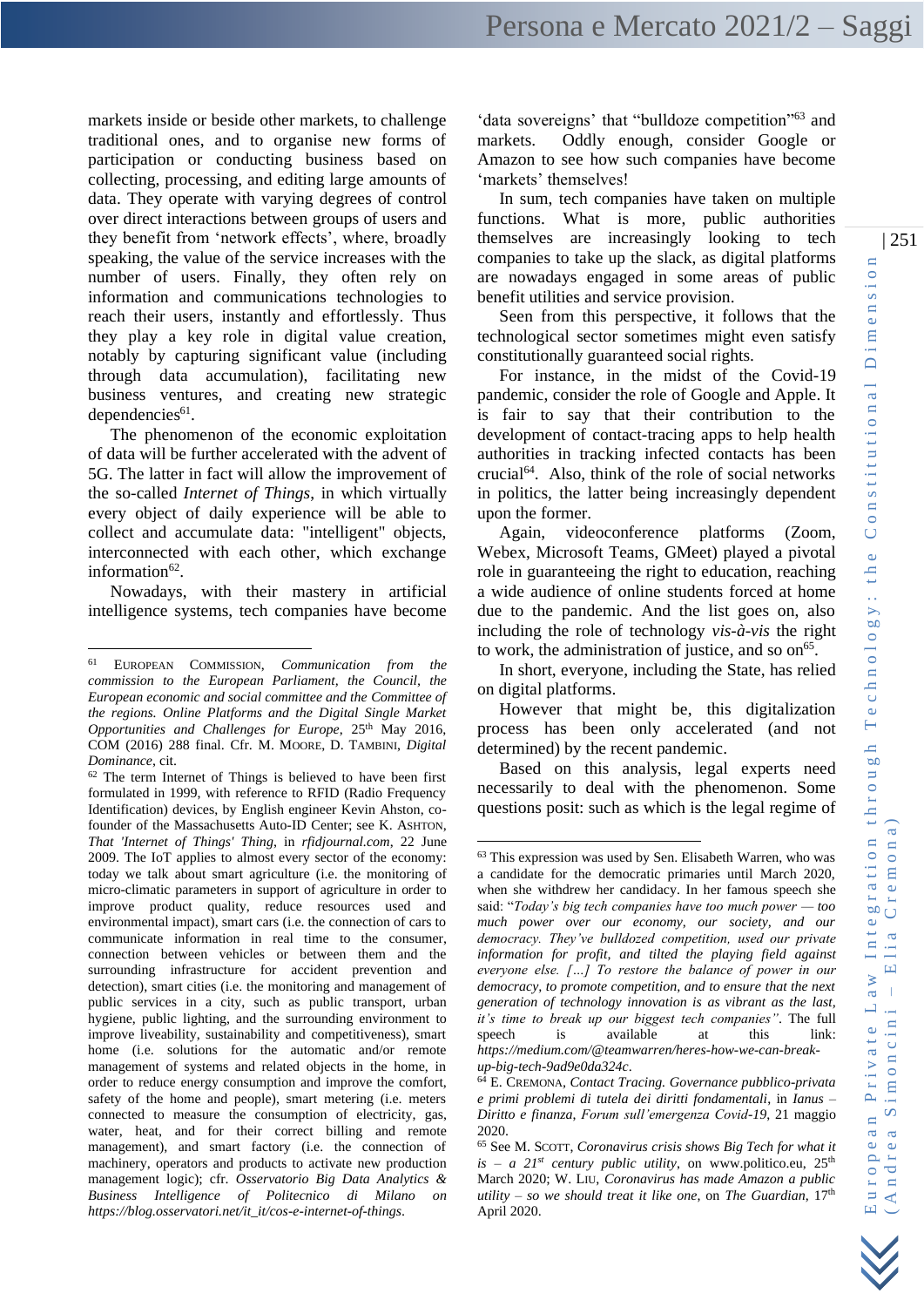these 'private powers', what is the nature of their activity, what is the dimension of their freedom of enterprise, and what is the (public?) function they hold in modern society.

| 252 asymmetries, will not be enough. Remarkably, as A purely "private-law" approach, even one aimed at correcting structural information early as 1977, C.M Bianca came to this conclusion. Already at that time he wrote about *"de facto authoritarian powers"* that he described as centers *"of socio-economic strength" imposing their "decisions by making use of the common legal positions of freedom and autonomy equally belonging to private individuals"*<sup>66</sup>. Also, he highlighted the problems of an approach purely in terms of *laissez-faire*: this would appear to be at least simplistic in relation to the demands that emerge from social reality and that find a specific cue in the constitutional principle of effective equality, as a principle that *"legitimates in general the aspiration not to be subject to de facto and de jure authority"*<sup>67</sup> .

### **3.2.No Money, Just Data: a Constitutional issue.**

The key success factor of these digital corporations is that the services that they provide are largely free. Or so it seems.

Google, for example, provides  $-$  for free  $-$  a constellation of services ranging from its wellknown search engine to email services, entertainment and navigation platforms (via Youtube and Gmail, respectively). Again, the list just goes on and on.

Similarly, also Apple offers thousands of apps with a wide range of features at no cost, or at a very low price.

Facebook, which controls Instagram and Whatsapp, makes its services available to billions of people. And apparently this is achieved without requiring users to pay any fee.

Amazon, which aggregates the offer of an immense amount of goods, makes worldwide shipments – often for free – in a very short time. Recently it has become also the world leader in the public cloud market.

Despite their services being almost free, all of them are top companies with the highest market capitalisations<sup>68</sup>. Further, they are increasingly

expanding their range of action, ultimately embracing even the most traditional prerogatives of sovereign State. Namely, the coining of currency<sup>69</sup> and the establishment of their own oversight authorities (thus dispensing with state courts)<sup>70</sup>.

Therefore, many people have begun to doubt the costlessness of these services, given that users almost always offer their personal data and traces of their behaviour on the web<sup>71</sup> as a "compensation" for the use of the service.

Always keeping a broad perspective, we can observe a decisive distinguishing trait: the "price"<sup>72</sup>

<sup>71</sup> These are known as *cookies*, i.e. small text strings that sites visited by users send and record on their computer or mobile device to be retransmitted to the same sites the next time they visit. The purpose of cookies is to remember the user's actions and preferences, such as the language of navigation, so that it does not have to be indicated again when the user navigates between pages of the same site or returns to it at a later time. Cookies are also used to authenticate, monitor browsing sessions and store information about user activities for statistical or advertising purposes. Most browsers allow automatically - the use of cookies, but if the user decides to configure his browser differently, he will risk not having access to some content.

<sup>72</sup> In this regard, it is worth mentioning the Lazio Regional Administrative Court's ruling (Tar Lazio, Sez. I, 18 dicembre  $2019 - 10$  gennaio  $2020$ , n. 260) in the appeal brought by Facebook against the Antitrust Authority for the annulment of the sanctions issued by the latter in relation to unfair commercial practices, including that of displaying the notice *"Facebook is free"*, on the login page, *"And always will be"*. The appeal was not upheld by the Lazio Regional Administrative Court, which stated instead that personal data *"can be considered an "asset" available in the negotiating sense, susceptible to economic exploitation and, therefore, suitable to assume the function of "counter-performance" in the* 

<sup>66</sup> C. M. BIANCA, *Le autorità private*, Napoli, 1977, p. 56.

<sup>67</sup> *Ibidem*.

<sup>68</sup> *Microsoft*, in first place, reached a capitalization of 779.81 billion dollars in 2018, *Apple* of 748.54 billion, *Amazon* of 734.42 billion, *Alphabet* (holding company of various *Google*

companies) of 723.47 billion. Always operating in the tech sector, follow the Chinese *Tencent*, in sixth place, with a capitalization of 379.12 billion dollars, *Facebook*, in seventh place, with 376.73 billion, *Alibaba*, in eighth place, with 352.53 billion. Data processed by *Il Sole24Ore* and available on https://lab24.ilsole24ore.com/aziende-top/.

<sup>69</sup> In 2019, Facebook, along with other private giants, launched *Libra*, a crypto currency created to circulate within a payment system that works worldwide. Starting in July 2019, the source code of the currency was published, with the launch scheduled for 2020. Libra can be used both for peer-to-peer value exchange and for online transactions and purchases. See https://libra.org/en-US/.

<sup>70</sup> On 6th May 2020, Facebook announced that it has established an Oversight Board, which will be entrusted with the task of *"exercise independent judgment over some of the most difficult and significant content decisions"*. Facebook says that it will implement the Board's decisions *"unless it can violate the law"* and that the Board *"will not be able to listen to all cases"*, without anticipating its access criteria. The Board will have the task of *"setting precedent and direction for content policy at Facebook"*, according to a common law approach. And in the long term, the Board aims to become a *"springboard"* for similar approaches to content governance in the online environment. The press release can be found at the following link: *https://about.fb.com/news/2020/05/welcoming-theoversight-board/*.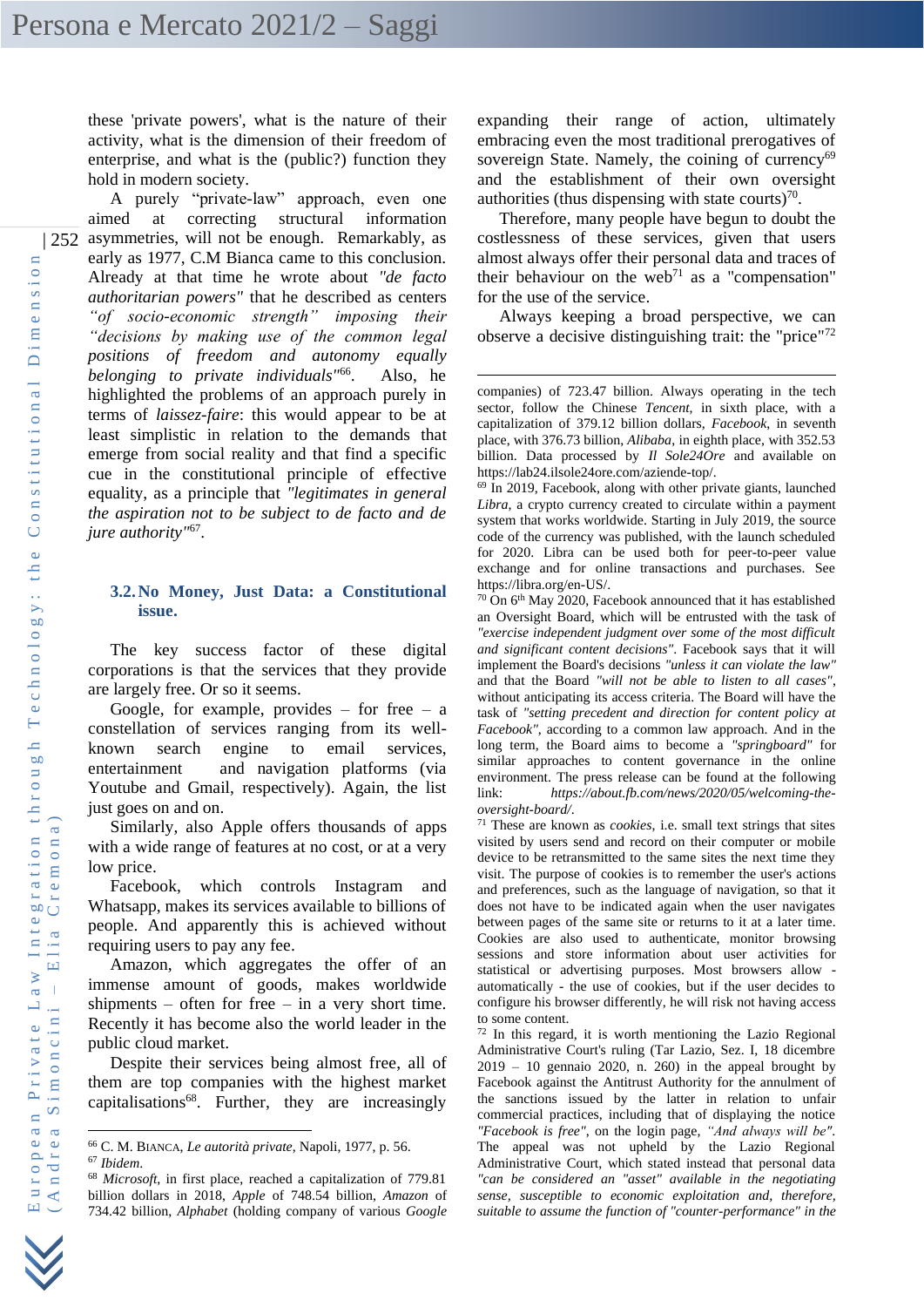for service provision by digital private powers generally corresponds to the act of some individuals to dispose (alienate) of their personality rights. More exactly, by 'personality rights' we refer to the confidentiality of personal data<sup>73</sup>, protected by article 8 of EU's Fundamental Rights Charter<sup>74</sup>. The crux of the matter is that such acts of disposal

<sup>74</sup> Article 8 of Nice Charter provides that: *"1. Everyone has the right to the protection of personal data concerning him or her. 2. Such data must be processed fairly for specified purposes and on the basis of the consent of the person concerned or some other legitimate basis laid down by law. Everyone has the right of access to data which has been collected concerning him or her, and the right to have it rectified. 3. Compliance with these rules shall be subject to control by an independent authority".*  It is also relevant Article 7 (*Respect for private and family life*), which provides that *"Everyone has the right to respect for his or her private and family life, home and communications"*. For a summary of the debate on horizontal effect of these two norms, see O. POLLICINO, *L'"autunno caldo" della Corte di giustizia in tema di tutela dei diritti fondamentali in rete e le sfide del costituzionalismo alle prese con i nuovi poteri privati in ambito digitale*, in *Federalismi.it*, 16 ottobre 2019. Cfr. R. ALEXY, *Teoria dei diritti fondamentali,* Bologna, 2012, p. 570 ff.

become an issue of both constitutional and private law.

There is a broad debate about the 'authorizing' or 'contractual' nature of the act allowing digital platform to know and process personal data. The two hermeneutical options move from distinct premises.

Those in support of the 'authorising' nature of the act would maintain that personal data, unlike individual fundamental rights (such as the right to privacy and personal identity) cannot be considered a 'bargaining chip'<sup>75</sup>. Conversely, the 'contractual' thesis moves from the assumption that personal data might be given up only after careful consideration of their owners' freedom of consent and informational self-determination<sup>76</sup>.

Textual divergences between the European Commission's draft directive on the supply of digital content<sup>77</sup> and the text definitively approved are revealing of the complexity of the debate<sup>78</sup>.

As such, Recital No. 13 of the proposal thus reads *"in the digital economy, information about individuals is often and increasingly seen by market participants as having a value comparable to money. Digital content is often supplied not in exchange for a price but against counterperformance other than money i.e. by giving access to personal data or other data"*<sup>79</sup> .

*technical sense of a contract"*. So the practice to say that *"Facebook is free"* was considered unfair.

<sup>&</sup>lt;sup>73</sup> The topic is widely studied by the doctrine, which seems oriented towards a reconstruction of the phenomenon of the negotiation of personal data in terms of 'authorizing act'; cfr. S. BOSA, *Art. 6 del Regolamento UE 2016/679*, in E. GABRIELLI, A. BARBA, S. PAGLIANTINI (edited by), *Commentario del codice civile UTET. Modulo delle persone. Vol. II*, Vicenza, 2019, p. 124-125. In particular, G. OPPO, *Sul consenso dell'interessato*, in V. CUFFARO, V. RICCIUTO, V. ZENO-ZENCOVICH, *Trattamento dei dati e tutela della persona*, Milano, 1998, p. 123, argues that that the act of disposition by the data subject would not relate to personal data *"which in fact can hardly be regarded as an object of law which can be disposed of for the benefit of others. What is certain, however, is that personal data are elements of the sphere (if not necessarily, or not all, of confidentiality, at least of identity), of the subject and belong to him/her without it being necessary to establish whether the title is "owner" or not. This belonging cannot be considered replaced - as has been argued in the past - by a mere "right of access" and is sufficient to configure the act being discussed as an act of disposition; an act of disposition that admits others into the personal sphere of the disposer"*. See also F. BRAVO, *Il "diritto" a trattare dati personali nello svolgimento dell'attività economica,* Padova, 2018, p. 123, which states that it should be considered preferable to reconstruct that *"recognises that consent for the protection of personal data is not of a nature that can be traced back to the traditional categories, but that it can nevertheless be compared to the concept of 'authorisation' in the broad sense: not in the sense of an act of disposition of a right or power "of one's own" in favour of the recipient of the authorization, of which it is originally lacking, but in the sense of an act (revocable with effectiveness ex nunc) [...] aimed at removing an "obstacle preventing" the exercise of a "power" which is already in the hands of the recipient and which with the authorization act aimed at ascertaining the merits of the interest in the circulation of data - becomes legitimately and validly exercisable"*.

<sup>75</sup> For a complete reconstruction of emerging issues, see G. VERSACI, *Personal Data and Contract Law: Challenges and Concerns about the Economic Exploitation of the Right to Data Protection*, in *European Review of Contract Law*, 2018; 14(4), p. 374–392; S. RODOTÀ, *Persona, riservatezza, identità. Prime note sistematiche sulla protezione dei dati personali*, in *Riv. crit. dir. priv.*, 1997, p. 583 ff.; see also G. ALPA, *Diritti della personalità emergenti: profili costituzionali e tutela giurisdizionale. Il diritto all'identità personale*, in *Giur. merito*, 1989, p. 464 ff.

<sup>76</sup> G. RESTA E V. ZENO-ZENCOVICH, *Volontà e consenso nella fruizione dei servizi in rete*, in *Riv. trim. dir. proc. civ.*, 2018, p. 411-440; A. METZGER, *Data as Counter-Performance: What Rights and Duties Do. Parties Have?,* in *Journal of Intellectual Property, Information Technology and Electronic commercial law*, 2017, 8, p. 5; S. THOBANI, *Diritti della personalità e contratto: dalle fattispecie più tradizionali al trattamento in massa dei dati personali*, Milano, 2018, p. 164.

<sup>77</sup> *Proposal for a Directive of the European Parliament and the Council on the aspects concerning contracts for the supply of*  digital content, COM (2015) 634 final, 9<sup>th</sup> December 2015, see *Recital n. 13*.

<sup>78</sup> Directive (EU) 2019/770 of the European Parliament and of The Council of 20 May 2019 on certain aspects concerning contracts for the supply of digital content and digital services.

<sup>79</sup> Continues Recital n. 13 of the Proposal: *"Introducing a differentiation depending on the nature of the counterperformance would discriminate between different business models; it would provide an unjustified incentive for businesses to move towards offering digital content against data. A level playing field should be ensured"*.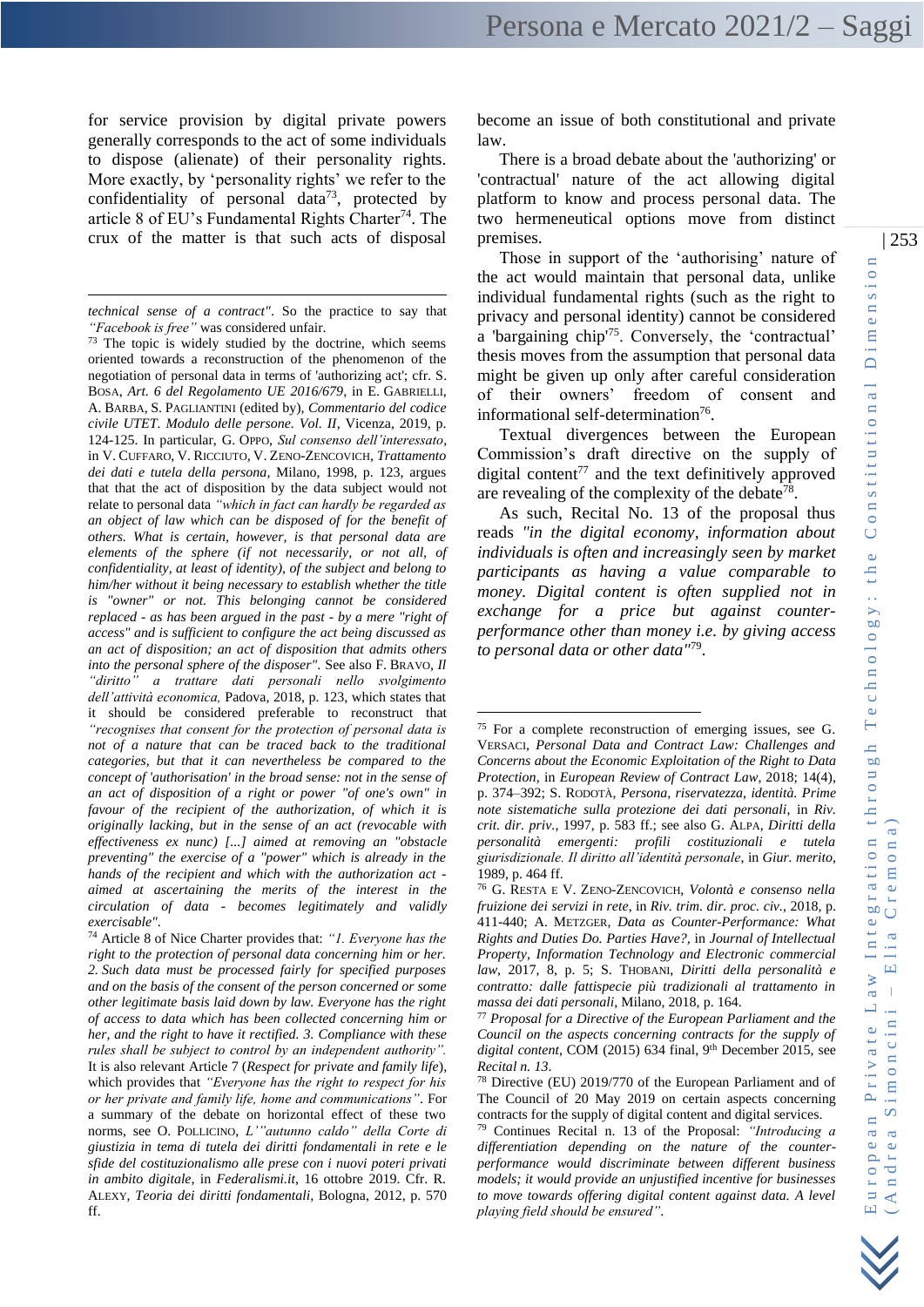But in the final drafting of Directive 2019/770, the Commission's 'realistic' perspective put forward in its draft seems to have been set aside.

| 254 *personal data to the trader. […] While fully*  In fact, Recital 24 states: *"Digital content or digital services are often supplied also where the consumer does not pay a price but provides recognising that the protection of personal data is a fundamental right and that therefore personal data cannot be considered as a commodity, this Directive should ensure that consumers are, in the context of such business models, entitled to contractual remedies"<sup>80</sup>* .

> The above wording is obviously softer and does not directly admit the nature of the data as a counter-performance.

> This notwithstanding, it should be pointed out that the Directive does not obviate the issue over the 'secondary' processing of personal data (on different markets). In fact, the Directive simply provides different legal regimes depending on whether the processing of data is necessary for the performance of a contract or it serves different purposes $81$ .

#### **4. The EU Regulatory Approach: an "Epistemological Obstacle"?**

At this point, it can be said that today's European regulatory approach to technology has to

reckon with what Gaston Bachelard would call an *"epistemological obstacle"*<sup>82</sup> .

In the 1930s, the philosopher used this concept to indicate a theory of accuracy or approximate truth in the path towards knowledge. To get closer to the truth, the argument goes, limits and thresholds should be overcome; and such limits are not simply factual, but more precisely, epistemological.

The latter adjective, in turn, indicates a cluster of assumptions that hinder the transformation of certain theoretical frameworks and the opening of new perspectives. In other words, admonishes Bachelard, a "pre-comprehension" can hinder or impede "comprehension" of a particular phenomenon, whether new or already known.

And this seems to be the case of a European Union that approached the regulation of the digital environment with old instruments and old conceptual categories. Three examples above all: (1) the same 'functionalisation' of the regulation of the (digital) single market; (2) the concept of informed consent of (digital) consumer and (3) the emphasis on contractual remedies.

Our core argument here is that within the area of technology (and specifically of Information and Communication Technology) the European Private Law integration has followed a very similar pattern to the one we have described above.

The super-constitutional driver is still the same: the Single Market (although this time around is declined in terms of an appealing *Digital Single Market)*<sup>83</sup> .

And here Hans Micklitz inspires us again; in the same way private law was made functional for creating (and constitutionalizing) an internal single



*<sup>80</sup>* Continues Recital n. 24 of the Directive: *"This Directive should, therefore, apply to contracts where the trader supplies, or undertakes to supply, digital content or a digital service to the consumer, and the consumer provides, or undertakes to provide, personal data. The personal data could be provided to the trader either at the time when the contract is concluded or at a later time, such as when the consumer gives consent for the trader to use any personal data that the consumer might upload or create with the use of the digital content or digital service. Union law on the protection of personal data provides for an exhaustive list of legal grounds for the lawful processing of personal data. This Directive should apply to any contract where the consumer provides or undertakes to provide personal data to the trader. For example, this Directive should apply where the consumer opens a social media account and provides a name and email address that are used for purposes other than solely supplying the digital content or digital service, or other than complying with legal requirements. It should equally apply where the consumer gives consent for any material that constitutes personal data, such as photographs or posts that the consumer uploads, to be processed by the trader for marketing purposes. Member States should however remain free to determine whether the requirements for the formation, existence and validity of a contract under national law are fulfilled".*

<sup>81</sup> See Recital 25 and Article 3 of Directive 2019/770/EU.

<sup>82</sup> G. BACHELARD, *Le nouvel esprit scientifique*, Paris, 1934; ID., *La formation de l'esprit scientifique*, Paris, 1938. For the philosopher, the path of knowledge coincides to a large extent with this continuous overcoming of the "obstacles" that scientific knowledge from time to time recognizes and which, however, always remain widespread in common knowledge.

<sup>83</sup> EUROPEAN COMMISSION, *Communication from the commission to the European Parliament, the Council, the European economic and social committee and the Committee of the regions. A Digital Single Market Strategy for Europe*, 6.5.2015, COM (2015) 192 final: *"A Digital Single Market is one in which the free movement of goods, persons, services and capital is ensured and where individuals and businesses can seamlessly access and exercise online activities under conditions of fair competition, and a high level of consumer and personal data protection, irrespective of their nationality or place of residence. Achieving a Digital Single Market will ensure that Europe maintains its position as a world leader in the digital economy, helping European companies to grow globally"*. Digital Single Market strategy has definitely been one of the more successful stories of the Juncker Commission; 28 out of 30 original legislative proposals have been effectively approved.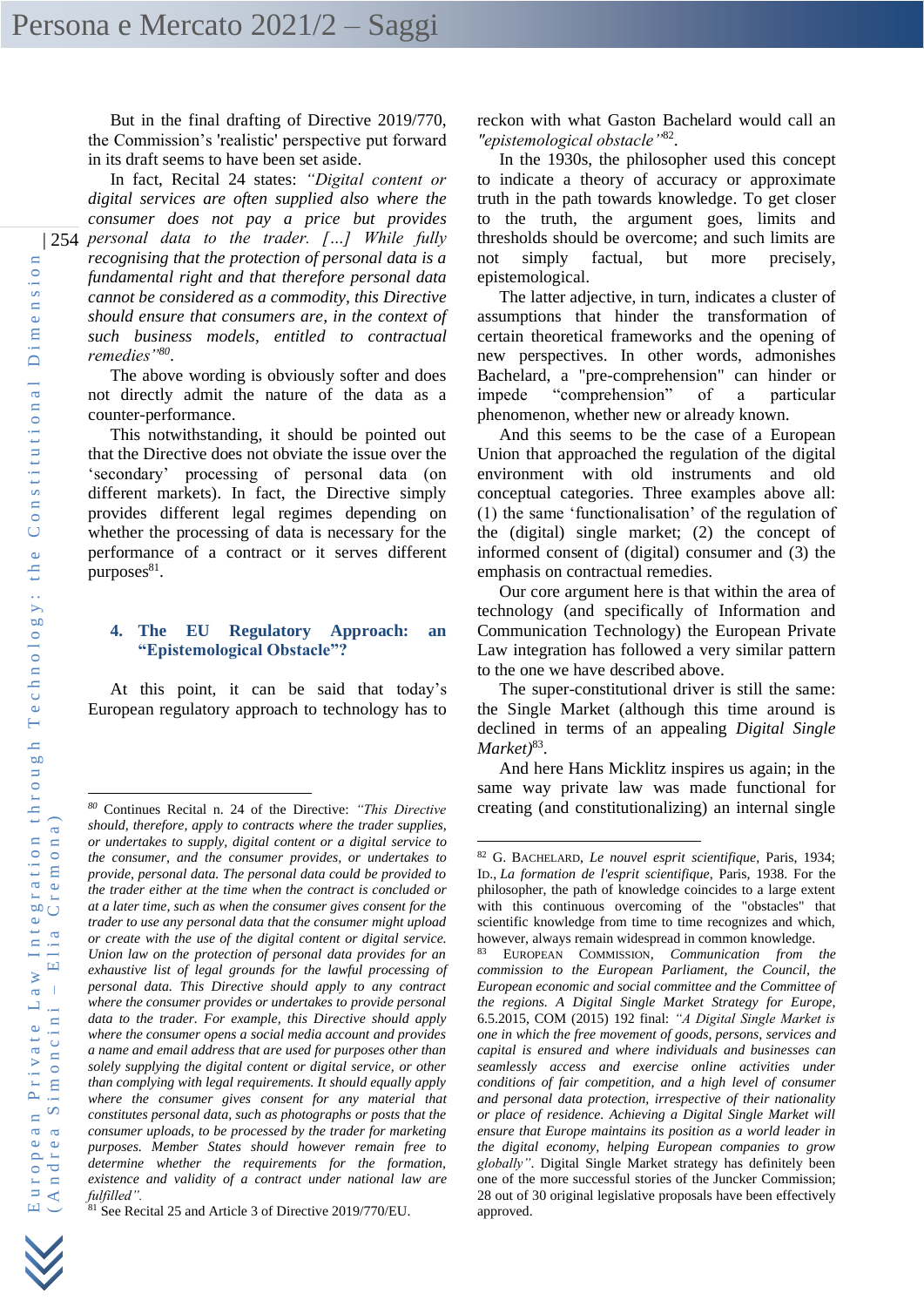market, similarly, the new ICT private law was adjusted to create a *single digital market* along with a new European constitutional framework for Private Powers.

The scope of the digital single market is quite broad. Overall, it includes e-commerce, data protection, intellectual property, consumers contract law (in general), big data and Ai regulation. Further, its scope is extremely wide. It aims to achieve: (i) a better access for consumers and businesses to digital goods and services across Europe; (ii) better conditions and a common playing field to facilitate the flourishing of digital networks and innovative services, maximising the growth potential of the digital economy.

A clear evidence of this is a recent spate of EU regulatory provisions. Example include the regulations on supply of digital content and digital services<sup>84</sup>; on e-commerce<sup>85</sup>; on online intermediation services<sup>86</sup>; on copyright<sup>87</sup>. Ultimately, worthy of mention are also the regulation on the protection and free movement of data in the European Union  $(GDPR)^{88}$  and the actual draft proposal for a regulation on e-privacy<sup>89</sup>.

Taken together, all these regulatory acts highlight the effort of the EU to create the *Digital Single Market* from a consumer-oriented perspective. This is the objective that, for example, is mentioned in Recital 1 of the EU Directive 2019/770 on contracts for the supply of digital content and digital services. More exactly, this provision identifies its goals in the insurance of *"better access for consumers to digital content and digital services"* and in *"making it easier for* 

*businesses to supply digital content and digital services"* in order to *"contribute to boosting the Union's digital economy and stimulating overall growth"*.

The "scheme" followed by the European legislator is the usual one that is adopted for the well-known Consumer Rights Directive<sup>90</sup>. In practice, the Union adopts measures, pursuant to article 26 TFEU, *"with the aim of establishing or ensuring the functioning of the internal market"* and in order to promote *"the interests of consumers and to ensure a high level of consumer protection",*  according to article 169 TFEU. Nothing is apparently different between consumer protection in the Single Market and digital consumer protection in the Single Digital Market.

However, this set of regulatory acts does not simply give new rights and remedies tailored to the new digital environment. Instead, what is at stake is an even larger process; one concerning the very essence of European private law as well as its constitutional dimension.

At this point, we could now turn to consider other two important pieces of EU legislation: the 2016 General Data Protection Regulation and the 2019 Directive on Copyright in the Digital Single Market.

Both are considered (and particularly by non-European countries) bright examples of the European Rule of Law Model that add up to the Human-Rights-centered community and its institutional system (*Grundrechtsgemeinshaft*). Overall, these models are contrasted with either the super individualistic US free-market model or the super communitarian Chinese monopolistic party-State model.

# **4.1.About GDPR and Copyright Directive**

Both The 2016 General Data Protection Regulation and the 2019 Directive on Copyright in the Digital Single Market formally aim at protecting rights, i.e. personal data and intellectual property rights.

Nevertheless, it is only by looking deeper and beyond their texts that their contradictions and inconsistencies emerge.

<sup>84</sup> Directive (EU) 2019/770 of the European Parliament and of The Council of 20 May 2019 on certain aspects concerning contracts for the supply of digital content and digital services.

<sup>85</sup> Directive (EU) 2019/771 of the European Parliament and of The Council of 20 May 2019 on certain aspects concerning contracts for the sale of goods, amending Regulation (EU) 2017/2394 and Directive 2009/22/EC, and repealing Directive 1999/44/EC.

<sup>86</sup> Regulation (EU) 2019/1150 of the European Parliament and of The Council of 20 June 2019 on promoting fairness and transparency for business users of online intermediation services.

<sup>87</sup> Directive (EU) 2019/790 of the European Parliament and of the Council of 17 April 2019 on copyright and related rights in the Digital Single Market and amending Directives 96/9/EC and 2001/29/EC.

<sup>88</sup> Regulation (EU) 2016/679 of the European Parliament and of the Council of 27 April 2016 on the protection of natural persons with regard to the processing of personal data and on the free movement of such data and repealing Directive 95/46/EC (General Data Protection Regulation).

<sup>89</sup> Proposal for a Regulation of the European Parliament and of the Council concerning the respect for private life and the protection of personal data in electronic communications and repealing Directive 2002/58/EC (Regulation on Privacy and Electronic Communications).

<sup>90</sup> Directive (EU) 2011/83/ of the European Parliament and of The Council of 25 October 2011 on consumer rights, amending Council Directive 93/13/EEC and Directive 1999/44/EC of the European Parliament and of the Council and repealing Council Directive 85/577/EEC and Directive 97/7/EC of the European Parliament and of the Council.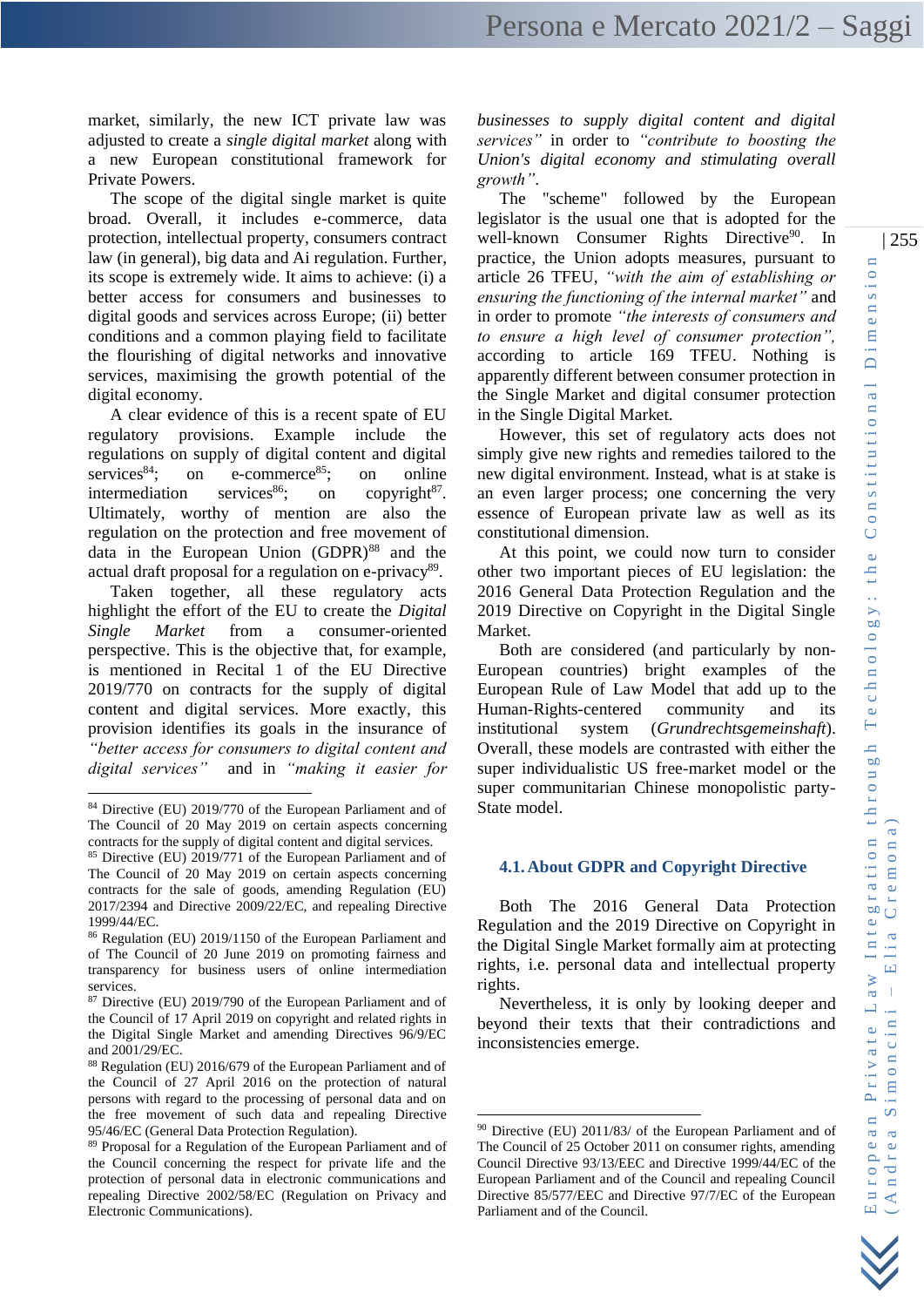To begin with, the GDPR $91$  has been generally welcomed as a real turning point adjusting the old and ineffective privacy directive to the new digital age.<sup>92</sup>

| 256 Commission' motto and now in its website GDPR "*Stronger rules on data protection mean people have more control over their personal data*" was is defined *"an overall success"*<sup>93</sup> .

> Also, it should be recalled how many anxious private companies and public administrations hastened to appoint DPO's and ask for advice, fearing the tsunami impact of this new selfexecuting regulation.

> This notwithstanding, two years later, the question still remains: has the GDPR substantially changed something about privacy rights? In other words, is the relationship between individuals and Facebook or Google effectively more human-rightscentered?

> Overall, outside Europe, answers would appear to be generally optimistic. Take the US for instance, whose "wild-west-style" deregulation made easier to consider the GDPR as an ideal point of reference, leading in fact some states to adopt GDPR-style legislations<sup>94</sup>.

> Conversely, in Europe, current legal literature seems to be less optimistic. Understanding this requires consideration of the key legal value in the new European Private law of technology: i.e. the

role of the *individual consent* in technology contracts.

Individual informed consent is one of the superprinciples of the new European private constitutional law. The idea is that when someone consents to something, then everything can happen in the digital market. No matter whether this might involve health, privacy or bio-rights<sup>95</sup>.

This concept of informed consent is thus a distortion of the constitutional principle of private autonomy. It thereby becomes the backbone that private powers leverage to attain their goals<sup>96</sup>. This sounds more like a Hobbesian consent whereby individuals accept to abdicate their rights in favour of an absolute authority (the Leviathan) $97$ , than a Kantian duty to obey the laws that one would prescribe for himself<sup>98</sup>.

The consensus provided in digital environments is in fact another distinguishing profile of digital private powers.

On the end of the day, it is well known that the use of digital services is hardly accompanied by a careful reading and conscious acceptance of their terms and conditions. It follows that users generally "lie" and claim to have read what they have not actually read.

Be that as it may, whenever consumers intentionally use digital services, their mere acceptance is thought to be perfected *a priori.* And

<sup>91</sup> Regulation (EU) 2016/679 of the European Parliament and of the Council of 27 April 2016 on the protection of natural persons with regard to the processing of personal data and on the free movement of such data, and repealing Directive 95/46/EC (General Data Protection Regulation).

<sup>92</sup> See *What does the GDPR mean for business and consumer technology users*, on *gdpr.ue*: *"the Facebook-Cambridge Analytica scandal was just one prominent episode among a series of revelations in recent years. Uber, Google, Apple, and other companies large and small have systematically invaded the privacy of millions of people. And even where companies have been honest and transparent in their handling of data, their protection of data has been tragically flawed. Virtually every major corporation has suffered a data breach. Large leaks make the headlines, but small- and medium-sized enterprises are the preferred target of cyber criminals because their defenses are usually weaker. The rate of cyber attacks increases annually, with about 400 new threats every minute"*. So *"If the web is the Wild West, then the EU's General Data Protection Regulation (GDPR) is the sheriff"*.

See https://ec.europa.eu/info/law/law-topic/dataprotection/eu-data-protection-rules/gdpr-fabric-successstory\_en.

<sup>&</sup>lt;sup>94</sup> California, for instance, adopted the California Consumer Privacy Act (entry into force: Jan. 1<sup>st</sup>, 2020). See S. RAY, *California Begins Enforcing Broad Data Privacy Law*, 1st July 2020, on *Forbes.com*; see also the report of an interesting meeting at the University of Florence with the american professor Mark Rotemberg, president of EPIC: E. CREMONA, *Un convegno su Intelligenza Artificiale e diritti fondamentali*, in *Rivista trimestrale di diritto pubblico*, 2019, 2, p. 611 ff.

<sup>95</sup> EUROPEAN COMMISSION, *When is consent valid?*, available on [https://ec.europa.eu/info/law/law-topic/data-](https://ec.europa.eu/info/law/law-topic/data-protection/reform/rules-business-and-organisations/legal-grounds-processing-data/grounds-processing/when-consent-valid_en)

[protection/reform/rules-business-and-organisations/legal-](https://ec.europa.eu/info/law/law-topic/data-protection/reform/rules-business-and-organisations/legal-grounds-processing-data/grounds-processing/when-consent-valid_en)

[grounds-processing-data/grounds-processing/when-consent](https://ec.europa.eu/info/law/law-topic/data-protection/reform/rules-business-and-organisations/legal-grounds-processing-data/grounds-processing/when-consent-valid_en)[valid\\_en.](https://ec.europa.eu/info/law/law-topic/data-protection/reform/rules-business-and-organisations/legal-grounds-processing-data/grounds-processing/when-consent-valid_en) 

<sup>&</sup>lt;sup>96</sup> A different trend seems to follow the judgment of the European Court of Justice of 16 July 2020 in Case C-311/18, which declared Commission Decision 2016/1250 on the adequacy of protection afforded by the Privacy Shield, the EU-US shield for the protection of personal data transferred to the United States, invalid. The judges invalidated the Privacy Shield on the grounds that it does not provide European citizens with sufficient safeguards against US surveillance and privacy laws. According to the Court, *"under the General Data Protection Regulation (GPSD) the transfer of such data to a third country may in principle only take place if the third country concerned guarantees an adequate level of protection for such data"*.

<sup>97</sup> *"I authorise and give up my right of governing myself to this man, or to this assembly of men, on this condition; that thou give up, thy right to him, and authorise all his actions in like manner. This done, the multitude so united in one person is called a Commonwealth; in latin, Civitas. this is the generation of that great Leviathan, or rather, to speak more reverently, of that mortal god to which we owe, under the immortal God, our peace and defence"*; T. HOBBES, *Leviathan*, The Second Part: *Of Commonwealth*, Chapter 17: *Of the Causes, Generation, and Definition of a Commonwealth*, available https://old.taltech.ee/.

<sup>98</sup> J. HUBER, *Legitimacy as Public Willing: Kant on Freedom and the Law*, in *Ratio Juris*, 32, 1, p. 102-116.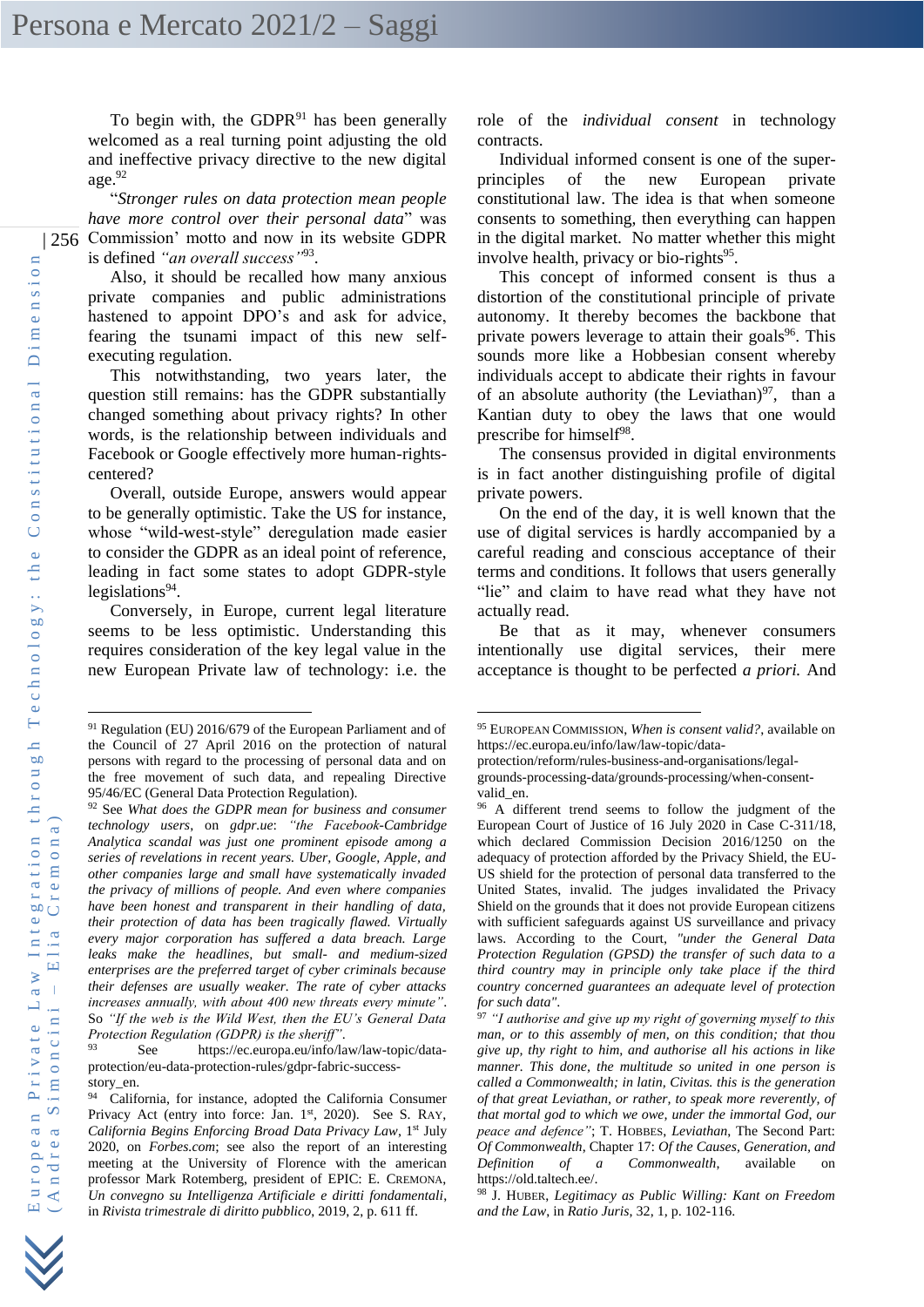The answer to this GDPR-dilemma is markedly consumerist; and from this perspective one could speak of an "epistemological obstacle".

To understand what this means in practice consider this scenario.

On the one hand, there is need for placing higher information burdens on data controllers and requesting them the so-called 'granularity of the consent of the data subject'<sup>99</sup> (i.e. to make consent as specific as possible $100$ .

Yet, on the other, such an approach could be also detrimental to digital consumers themselves. As such, and needless to say, once flooded with formation, flags, checkboxes, "accept" clicks and so on, the risk (or the certainty) is that consumers end up being even less aware than before $101$ .

In a similar fashion, this is what also happens during the automated process of personal data.

One of the most important new fundamental rights introduced by Article 22 of the GDPR is the *"right not to be subject to a decision based solely on automated processing, including profiling"*.

At this point, it becomes easy to see how important this principle can be in the age of algorithmic decision-making.

Some would go further and claim that it might even be considered a clear and well-reasoned justification for the Constitutionalisation of a European Private law principle $102$ .

This notwithstanding, such prescription can be easily bypassed when an individual right-holder gives his/her consent. Human dependency upon technology combined with disproportionate tech company/consumers asymmetries, means that 'freedom to consent' boils down to a mere fiction. Rather, this 'freedom' morphs into an exemption that shields companies from regulations.

Based on this analysis, one could however argue that since individuals are totally free to deny their consent, they can easily quit digital services (that, by the way, are totally free of charge).

This is rather a simplistic solution.

One should consider that a Hobbesian-like 'giving-up-all-rights' consent is at odds with concepts such as "privacy by design" and "by default", which tries to internalize values as fundamental rights protection since the early creation of the algorithms themselves.

The effort to anticipate the threshold of protection of personal data is necessary because as soon as those services are out, it becomes too late to protect people from their addictive power.

Also, from a reading of article 22 GDPR, its first paragraph apparently contains an empathic recognition of the right to be free from algorithmic decisions. Yet, when moving to consider the allencompassing exceptions under paragraph 2, questions arise about whether the main goal is effectively data protection or rather the promotion of a well-functioning *Single Digital Market* neatly cutting all transaction costs.

In the second scenario we also have the same impression. And several discussions on the new directive on Copyright<sup>103</sup> in the Digital Single Market support this remark.

On the whole, this Directive has been touted as another strong pillar of the European private law of technology protecting copyright and intellectual property against exploitation by Big Tech Platforms. For that reason, it was harshly criticised by Google, Facebook and other Apple lobbyists in Bruxelles, along with several free Internet supporters.

One of the key articles (Art. 17) requires online content-sharing service providers to obtain an explicit authorisation or licensing from the

<sup>99</sup> See G. RESTA, V. ZENO-ZENCOVICH, *Volontà e consenso nella fruizione dei servizi in rete*, in *Riv. trim. dir. proc. civ.*, 2018, p. 411-440. Cfr. Italian Cass., I,  $11<sup>th</sup>$  May -  $2<sup>nd</sup>$  July 2018, n. 17278.

 $100$  Article 4 (11), Art. 6, (1) lett. b), Article 7 and Recitals 32, 42, 43 of the GDPR. Cfr. Italian Data Protection Authority Measure No 130 of 21 June 2019.

<sup>101</sup> European Commission, *When is consent valid?*, cit. For consent to be informed, *"the individual must receive at least the following information: the identity of the organisation processing data; the purposes for which the data is being processed; the type of data that will be processed; the possibility to withdraw the given consent (for example, an unsubscribe link at the end of an email) where applicable the fact that the data will be used for solely automated-based decision-making, including profiling; if the consent is related to an international transfer, the possible risks of data transfers to third countries which are not subject of a Commission adequacy decision and where there are no appropriate safeguards"*.

<sup>102</sup> A. SIMONCINI, *L'algoritmo incostituzionale: intelligenza artificiale e il futuro delle libertà*, in *BioLaw Journal*, 2019, 1, p. 67; C. CASONATO, *Costituzione e intelligenza artificiale: un'agenda per il prossimo futuro*, in *BioLaw Journal*, Special Issue 2, 2019, p. 711 ff.; R. BIFULCO, *Intelligenza artificiale, internet e ordine spontaneo*, in F. PIZZETTI, *Intelligenza artificiale, protezione dei dati personali e regolazione*, Torino, 2018, p. 393 ff.; See also Council of Europe, *Recommendation 2012 (2017), 28th April 2017,* on *Technological convergence,* 

*artificialintelligence and human rights*: G. MALGERI, G. COMANDÈ, *Why a Right to Legibility of Automated Decision Making Exists in the General Data Protection Regulation,* in *International Data Privacy Law*, 2017, 7, IV.

<sup>103</sup> Directive (EU) 2019/790 of the European Parliament and of the Council of 17 April 2019 on copyright and related rights in the Digital Single Market and amending Directives 96/9/EC and 2001/29/EC.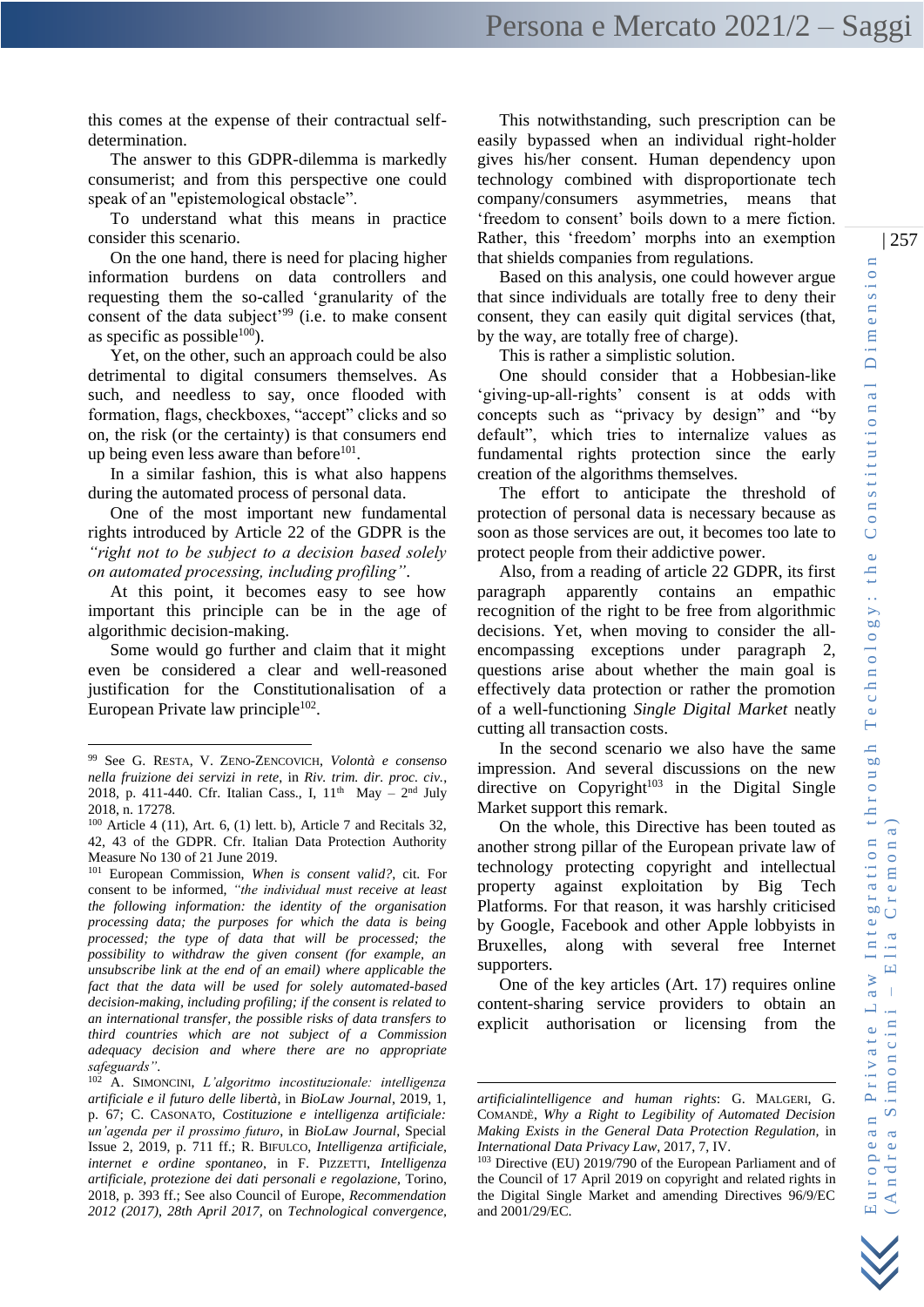intellectual property right-holders before using their contents.

| 258 writes *"paradoxically, the new law will likely end*  In consequence, over-the-top platforms reacted by setting up filter mechanisms that have a clear adverse impact on freedom of expression. Commenting on this, artist and lawyer Ephrat Livni *up consolidating the power that major tech companies already have on the internet, rather than just making them more responsible. Giants like Google, which will have to create a filtering algorithm, will end up selling their filtering services to smaller platforms that can't afford to develop their own. And that means big companies will end up being the European internet's de facto intellectual property police and will have access to even more data than ever before"*<sup>104</sup>. And this consideration is valid not only for the Copyright Directive<sup>105</sup>.

> Here is another example of a "formally" fundamental-right oriented legislation revealing its hidden DNA: a human-right oriented approach in disguise that *de facto* lowers transaction costs to "lubricate" (borrowing from Ronald Coase's famous expression $106$ ) the Digital Single Market.

### **4.2.About Competition Law: Digital Monopolists thanks to the Market**

Similar considerations can be briefly made with respect to European competition law. Also in this context, the epistemological obstacle of the consumerist approach has prevented effective regulation. It has become quite clear that such regulation was not able to prevent the formation of genuine natural (*rectius* digital) monopolies within the market $107$ .

As already seen, Amazon morphed from being a retail company into a marketing platform; a delivery and logistics network; a payment service; a credit lender; an auction house; a major book publisher; a TV shows producer; a fashion designer; a hardware manufacturer; and a leading host of "cloud" space. And in almost all these fields it holds either a dominant or a monopolistic position.

Although Amazon has clocked staggering growth, nevertheless it generates meagre profits. In fact, it chose instead to price below-cost and expand widely $108$ .

And with this strategy the company has positioned itself at the center of e-commerce, now serving as an essential infrastructure<sup>109</sup> for uncountable other businesses that depend upon it. In essence, like other big techs, Amazon is both an infrastructure and a competitor itself $110$ .

It has been argued that the current antitrust framework - and specifically its pegging competition to "consumer welfare" defined as shortterm price effects – is unequipped to capture the market power's architecture in the modern economy. And this is because conventional wisdom measures competition via price and output. By doing so, the risk is to under-appreciate predatory pricing strategies and overlook when integration across distinct business lines may prove uncompetitive. The reason why such concerns are heightened when it comes to online platforms is twofold.

First, the economics of platform markets incentivise companies to pursue growth over profits. Thus, under these conditions, predatory pricing becomes highly rational.

Second, because online platforms serve as critical intermediaries, integration among business lines allows digital platforms to control the essential infrastructure on which their rivals depend. Online platforms' dual role (intermediary/competitor)

<sup>104</sup> E. LIVNI, *The EU copyright directive will consolidate big tech's power*, 4<sup>th</sup> March 2019, available in https://qz.com/1564495/the-eu-copyright-directive-will-boostbig-tech-companies/.

<sup>105</sup> J. PHELAN, *Google and Facebook Will Just Get Stronger if Regulators Get Their Way, Europe's Experience Shows*, on [www.fee.org,](http://www.fee.org/) 27th August 2019. In the paragraph *"How Regulatory Costs Help Big Firms"* he argues that GDPR has been a sort of a competitive advantage for the Big Tech: *"Big firms can bear the costs of complying with regulations more easily than small firms. If a set of regulations takes one person full time to keep on top of, this will fall as a share of employment the more people the company employs; their salary will be a smaller share of a big company's revenues than a small one's. This makes regulations a source of competitive advantage for the big firms lobbying for them, such as Facebook"*. The full article is available ai this link: [https://fee.org/articles/google-and-facebook-will-just-get](https://fee.org/articles/google-and-facebook-will-just-get-stronger-if-regulators-get-their-way-europe-s-experience-shows/)[stronger-if-regulators-get-their-way-europe-s-experience](https://fee.org/articles/google-and-facebook-will-just-get-stronger-if-regulators-get-their-way-europe-s-experience-shows/)[shows/.](https://fee.org/articles/google-and-facebook-will-just-get-stronger-if-regulators-get-their-way-europe-s-experience-shows/)

<sup>106</sup> R.H. COASE, *The Problem of Social Cost* in *Journal of Law & Economics*, 1960, n. 3, p. 1.

<sup>107</sup> See F. DUCCI, *Natural Monopolies in Digital Platform Markets,* Cambridge, 2020, p. 36 ff.; S. MANNONI, G. STAZI, *Is Competition a Click Away? Sfida al monopolio nell'era digitale*, Napoli, 2018.

<sup>108</sup> L. M. KHAN, *Amazon's Antitrust Paradox*, in *The Yale Law Journal*, 2017, p. 710 ff.

<sup>109</sup> See E. CREMONA, *La responsabilità sociale delle grandi piattaforme digitali*, in L. VIOLANTE, *Pandemia e democrazia*, in course of publication.

<sup>110</sup> In July 2020 has started an inquiry by the House Judiciary Committee about whether tech companies take advantage of their dominant positions in the market to enhance their bottom lines. See C. A[LBANESIUS](https://www.pcmag.com/authors/chloe-albanesius), [M.](https://www.pcmag.com/authors/michael-kan) KAN, *Tech Execs Face Congress: 9 Big Takeaways*, 29th July 2020, on https://www.pcmag.com/news/apple-amazon-bezos-googlepichai-zuckerberg-facebook-house-judiciary-antitrust.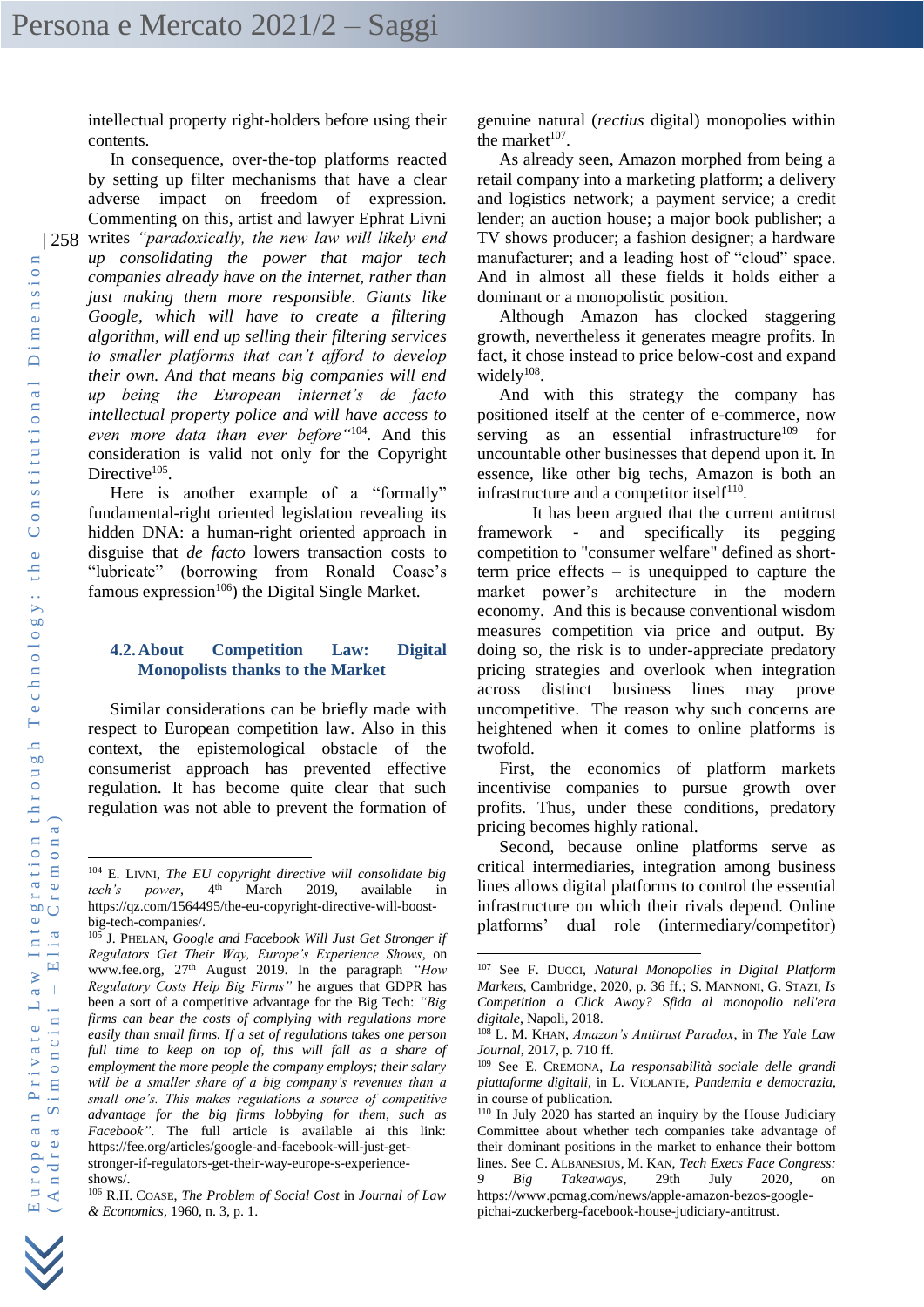enable them to collect data from rival companies to be exploited and used against the latter  $111$ . With the paradoxical conclusion that it is the market itself (generally oriented towards consumers' well-being) that allows this to happen.

# **5. Conclusions for an epistemological disruption.**

Based on the above discussion on European Law integration and technology from a constitutional theory viewpoint, it is now possible to recap our arguments and conclude by reference to one of the 'mantra' words in the technological debate: disruption.

More exactly, and borrowing again from Bachelard, it would be more appropriate to speak of an 'epistemological disruption'.

Taken together, disruption induced by technology usually means that new technical resources deeply change our well-established way of thinking. Originally, it means that some old wellestablished businesses suddenly become weak while some new ideas – apparently weak and unlikely – becomes stronger and stronger.

We think that technology is somehow inducing a disruptive process within European Private Law that is weakening some old established principles and strengthening new ones. On the weakness side, we could put all fundamental values derived from the Constitutionalisation of European Private Law.

Think about *Antitrust law, Consumers' rights, Data protection*. All those new Euro-National constitutional values today are extremely weak (if not simply useless) as far as we face Big Tech companies. We have already said something about the paradoxes of Consumers and Data protection, or about competition law and enforcement institution. To wit: they are simply ineffective given the size and the global dimension of the new technology main players.

The multi-billion sanctions issued by the European or US Antitrust Agencies against Facebook or Google – considered the highest sanctions ever in the competition law history – are "peanuts" for corporations that are happily reaching and surpassing the 1 trillion market value.

On the strengths side we put those new private powers. We do not think of the topic of *private powers* as a new topic. Just think of Teubner studies on Civil Constitutions or the debate about the international law responsibility for private multinational companies.

<sup>111</sup> L. M. KHAN, *Amazon's Antitrust Paradox*, cit.

The disruption induced by technology simply accelerates and exponentially strengthens this trend. In a very famous interview Marc Zuckerberg said: *"In a lot of ways Facebook is more like a government than a traditional company. We have this large community of people, and more than other technology companies we're really setting policies"*.

The most promising research path to follow is one in which technological companies think of themselves as if they were "States"<sup>112</sup> (as we put it previously). In their self-awareness, they exert "public powers" intended not simply as societal powers, but as super-individual powers. Also, they are more "community builders" than "service providers". They are not actors *in* the market (neither monopolists, technically) but they are *the* market itself.

A new kind of *power* that – in their selfawareness – does not stem from agreements or contracts. It does not even derive from one's own consent, despite what is written in their terms of service. Rather, it derives from the ownership of the technological infrastructure that makes the community possible. In sum, tech companies' force relies – as in the pre-modern times – on the "excommunication" power.

So they resemble more a *sovereign* power than a service provider available for charge. They are not just social media facilitating relations among people, as they can and do actually shape such relations in a *certain* way.

In fact, they're not neutral in framing the social media community. For example, they love enormously to know people's preferences. And they collect their data trodding the path of new business models promoted by the so-called "surveillance capitalism".

Today "surveillance" is a function that is paradoxically empowered by a legislation that makes tech companies quasi-legal enforcement institutions. And consequently, by looking at the contractual structure of these platforms, it clearly emerges how they tend to expand, including a long list of policies they supervise. Consumers might benefit from General Terms of Service, but they also have to subscribe specific "Privacy policies" and "Cookies policy".

Subscription is also required with respect to what are now called "Community standards" or "Principles of design" (among many others) that are usually self-enforced by private Oversight Boards.

<sup>112</sup> It is interesting that also Ronald Coase in his Nobel Prize winner article thinks that *"the Government is, in a sense, a "super-firm (but of a very special kind)"*; R.H. COASE, *The problem of social cost*, cit., p. 17.